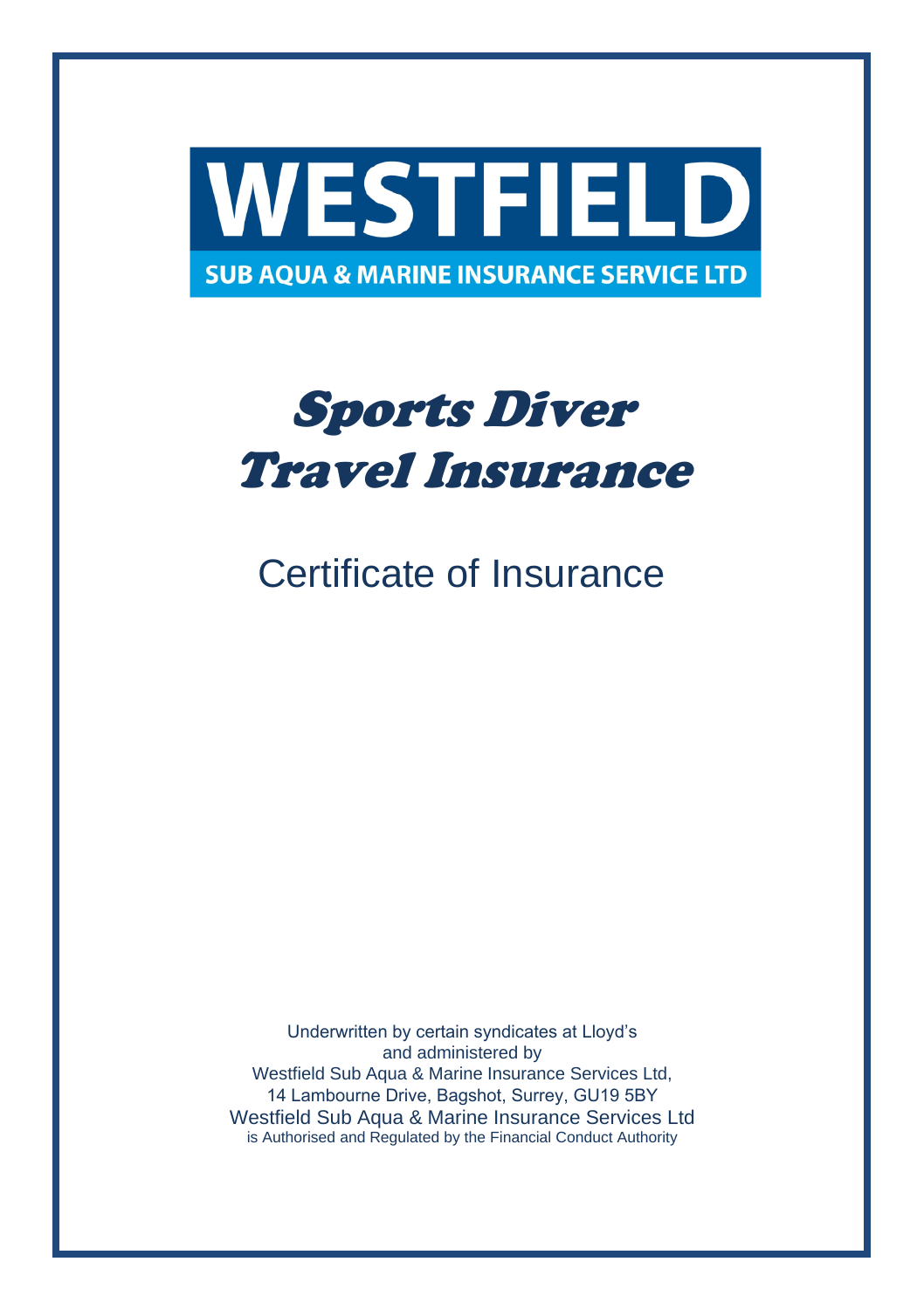## **CONTENTS**

| Applicable to the whole insurance                                                                                                                                                                                                                                                   |                                                                   | Page                  |
|-------------------------------------------------------------------------------------------------------------------------------------------------------------------------------------------------------------------------------------------------------------------------------------|-------------------------------------------------------------------|-----------------------|
| Product Description (single trip)                                                                                                                                                                                                                                                   |                                                                   | $2$ and $3$           |
| Product Description (multi trip)                                                                                                                                                                                                                                                    |                                                                   | 3                     |
| Extension                                                                                                                                                                                                                                                                           |                                                                   |                       |
| <b>Definitions</b>                                                                                                                                                                                                                                                                  |                                                                   | 4, 5 and 6            |
| <b>General Exclusions</b>                                                                                                                                                                                                                                                           |                                                                   | 7, 8 and 9            |
| <b>Condition Precedent:</b><br>Information Given To The Underwriters<br><b>General Conditions:</b><br>Claims Under More Than One Section, Fraudulent Claims,<br>Cancellation Of This Insurance, Subrogation, Non<br>Payment Of Premium, Endorsements Attaching To This<br>Insurance |                                                                   | 9<br><b>10 and 11</b> |
| <b>Emergency Service Company and Claims Procedure</b>                                                                                                                                                                                                                               |                                                                   | 12                    |
| Agreements, Financial<br>Reciprocal Health<br><b>Services</b><br>Compensation Scheme & Contracts Act 1999<br><b>Complaints Procedure</b>                                                                                                                                            |                                                                   | 13<br>14              |
| Amendments to the Certificate                                                                                                                                                                                                                                                       |                                                                   | 15                    |
| Data Protection Clause                                                                                                                                                                                                                                                              |                                                                   | 15                    |
| <b>Your Personal Information Notice</b>                                                                                                                                                                                                                                             |                                                                   | <b>15 and 16</b>      |
| <b>Section</b>                                                                                                                                                                                                                                                                      |                                                                   |                       |
| 1                                                                                                                                                                                                                                                                                   | <b>Medical and Additional Expenses</b>                            | <b>17 and 18</b>      |
| 2                                                                                                                                                                                                                                                                                   | <b>Cancellation and Curtailment</b>                               | 19, 20 and 21         |
| 3                                                                                                                                                                                                                                                                                   | Journey Continuation and Delay                                    | 21, 22 and 23         |
| 4                                                                                                                                                                                                                                                                                   | <b>Personal Liability</b>                                         | 24                    |
| 5                                                                                                                                                                                                                                                                                   | <b>Legal Expenses</b>                                             | 25                    |
| 6                                                                                                                                                                                                                                                                                   | <b>Personal Accident</b>                                          | <b>26 and 27</b>      |
| 7                                                                                                                                                                                                                                                                                   | <b>Hospital Benefit</b>                                           | 28                    |
| 8                                                                                                                                                                                                                                                                                   | Personal Baggage, Clothing, Effects, Money<br>and Delayed Baggage | 29, 30 and 31         |
| 9                                                                                                                                                                                                                                                                                   | <b>Car Hire Excess Waiver</b>                                     | 32                    |
| 10                                                                                                                                                                                                                                                                                  | Inability To Scuba Dive Benefit                                   | 33                    |
| 11                                                                                                                                                                                                                                                                                  | Ski Passes, Equipment and/or Clothing Hire<br>and Tuition Fees    | 34                    |
| 12                                                                                                                                                                                                                                                                                  | <b>Piste Closure</b>                                              | 34                    |
| 13                                                                                                                                                                                                                                                                                  | Avalanche                                                         | 35                    |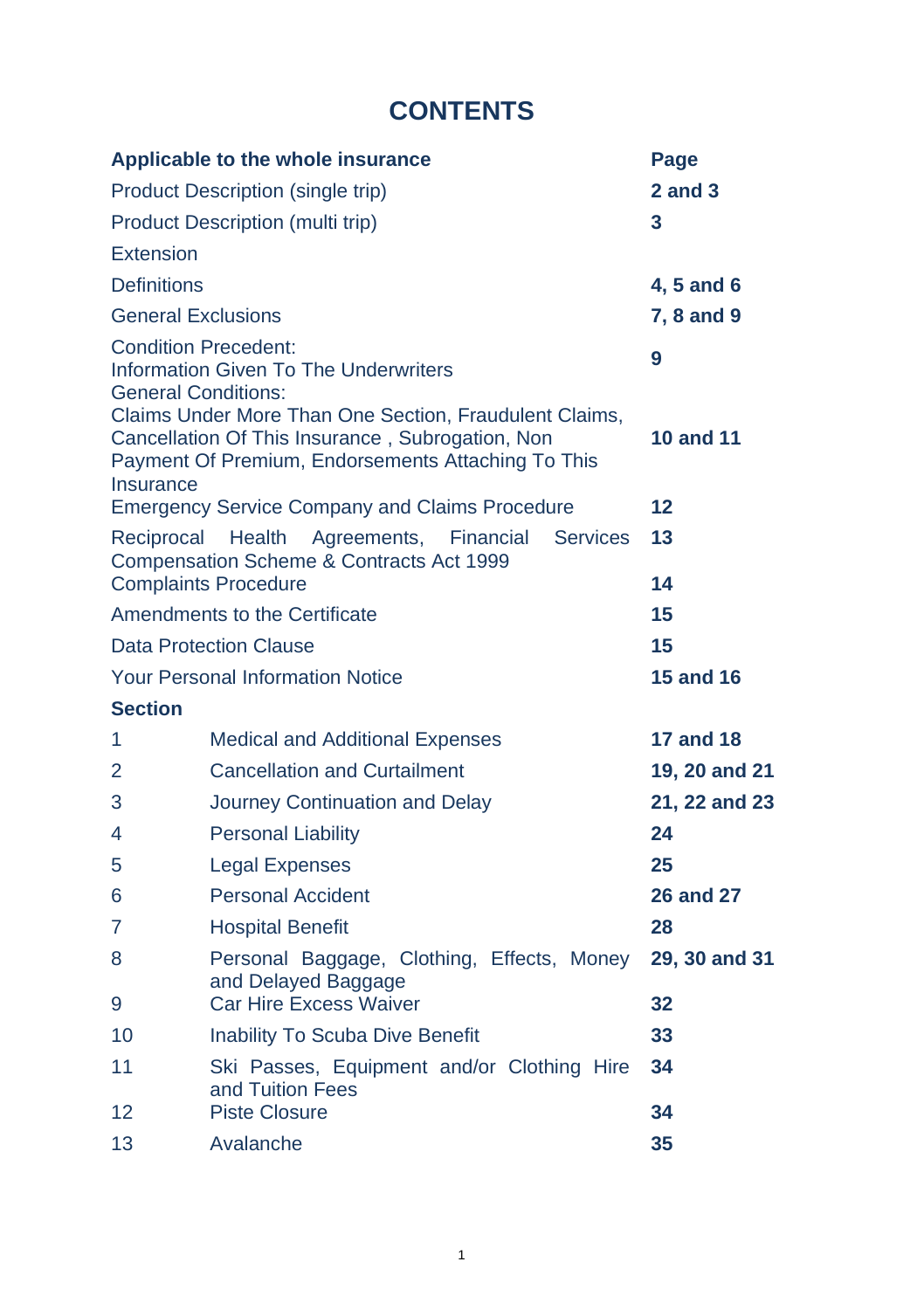**THIS IS TO CERTIFY** that in accordance with the authorisation granted to Westfield Sub Aqua & Marine Insurance Services Limited (who administer this Insurance on behalf of Underwriters) under a Contract (the number of which is specified in the Schedule) by certain syndicates at Lloyd's (hereafter referred to as the Underwriters), whose definitive numbers and the proportions underwritten by them, which will be supplied on application, can be ascertained by reference to the said Contract which bears the Seal of Lloyd's Policy Signing Office, and in consideration of the payment of the premium specified herein, the said Underwriters are hereby bound, severally and not jointly, their Executors and Administrators, to insure the person(s) shown in the Schedule for the benefits provided thereon and subject to the terms, Definitions, Conditions and Exclusions contained in this Certificate of Insurance, listed in the Schedule or as amended by any Endorsement attaching to the Schedule.

The cover provided by this Certificate applies to the **Insured Person(s)** for their individual interests.

IN ALL COMMUNICATIONS THE CERTIFICATE NUMBER APPEARING ON THE SCHEDULE SHOULD BE QUOTED.

THE INSURANCE IS ONLY VALID WHEN ISSUED WITH A NUMBERED, SIGNED AND DATED SCHEDULE. PLEASE READ THIS CERTIFICATE AND ATTACHING SCHEDULE CAREFULLY. IF THE SCHEDULE IS INCORRECT PLEASE RETURN IT IMMEDIATELY TO YOUR AGENT FOR ALTERATION.

## **PRODUCT DESCRIPTION**

The Schedule will show which product you have purchased.

#### **Single Trip Travel Insurance**

This Insurance shall cover: -

- a) Persons under 70 years of age at the commencement of the trip (except where agreed by the Underwriters, the appropriate premium paid and the change is shown on the Schedule).
- b) Holidays not involving any hazardous activities unless declared to and agreed by Underwriters.
- c) Holidays involving Winter Sports provided the appropriate premium has been paid. However, certain activities as stated in General Exclusion 5 remain excluded.
- d) Trips that begin and end during the Period of Insurance.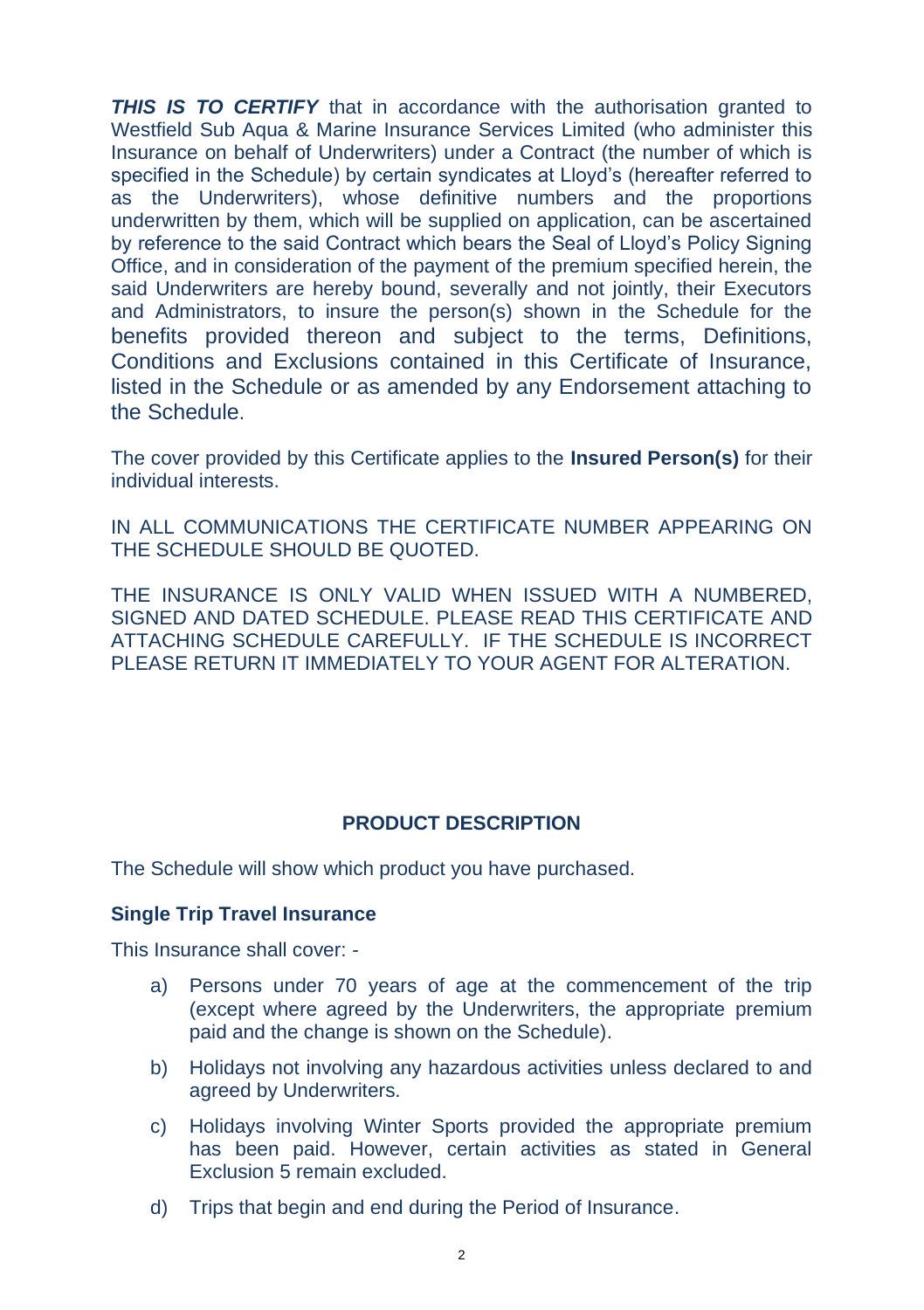#### Operative Time for Single Trip Travel Insurance

For all Sections other than Cancellation, cover operates during the Period of Insurance shown in the Schedule from the time the **Insured Person** leaves home or place of employment at the commencement of the trip (whichever is the later) during the whole time away and until return to home or place of employment (whichever is the earlier).

Cancellation cover operates from the date of booking a trip or the Date of Issue of this Certificate as shown in the Schedule, whichever is the later, up until commencement of the trip.

## **Multi Trip Travel Insurance**

This Insurance shall cover: -

- a) Persons under 65 years of age at the commencement of the Period of Insurance (except where agreed by the Underwriters, the appropriate premium paid and the change is shown on the Schedule).
- b) Holidays with a destination outside the **United Kingdom**.
- c) Holidays with a destination within the **United Kingdom** provided such trips involve at least 5 nights' accommodation that has been booked before commencement of the trip.
- d) Holidays not involving any hazardous activities unless declared to and agreed by Underwriters
- e) Holidays involving Winter Sports up to a maximum of 17 days in all during the Period of Insurance. However, certain activities as stated in General Exclusion 5 remain excluded.
- f) Trips with a maximum duration of 31 days.

Operative Time for Multi Trip Travel Insurance

For all Sections other than Cancellation, cover operates for trips commencing during the Period of Insurance shown in the Schedule from the time the **Insured Person** leaves home or place of employment at the commencement of the trip (whichever is the later) during the whole time away and until return to home or place of employment (whichever is the earlier). Cover shall cease at expiry of the Period of Insurance (except where already otherwise provided for herein) unless the Certificate has been extended or renewed through the issuing Agent.

Cancellation cover operates from the date of booking a trip or the commencement date of the Period of Insurance shown in the Schedule, whichever is the later, until commencement of the trip or expiry of the Period of Insurance whichever is the earlier.

Each trip is deemed to be a separate insurance, each being subject to the terms, Definitions, Exclusions and Conditions listed within the Schedule, the Certificate and any attaching endorsements.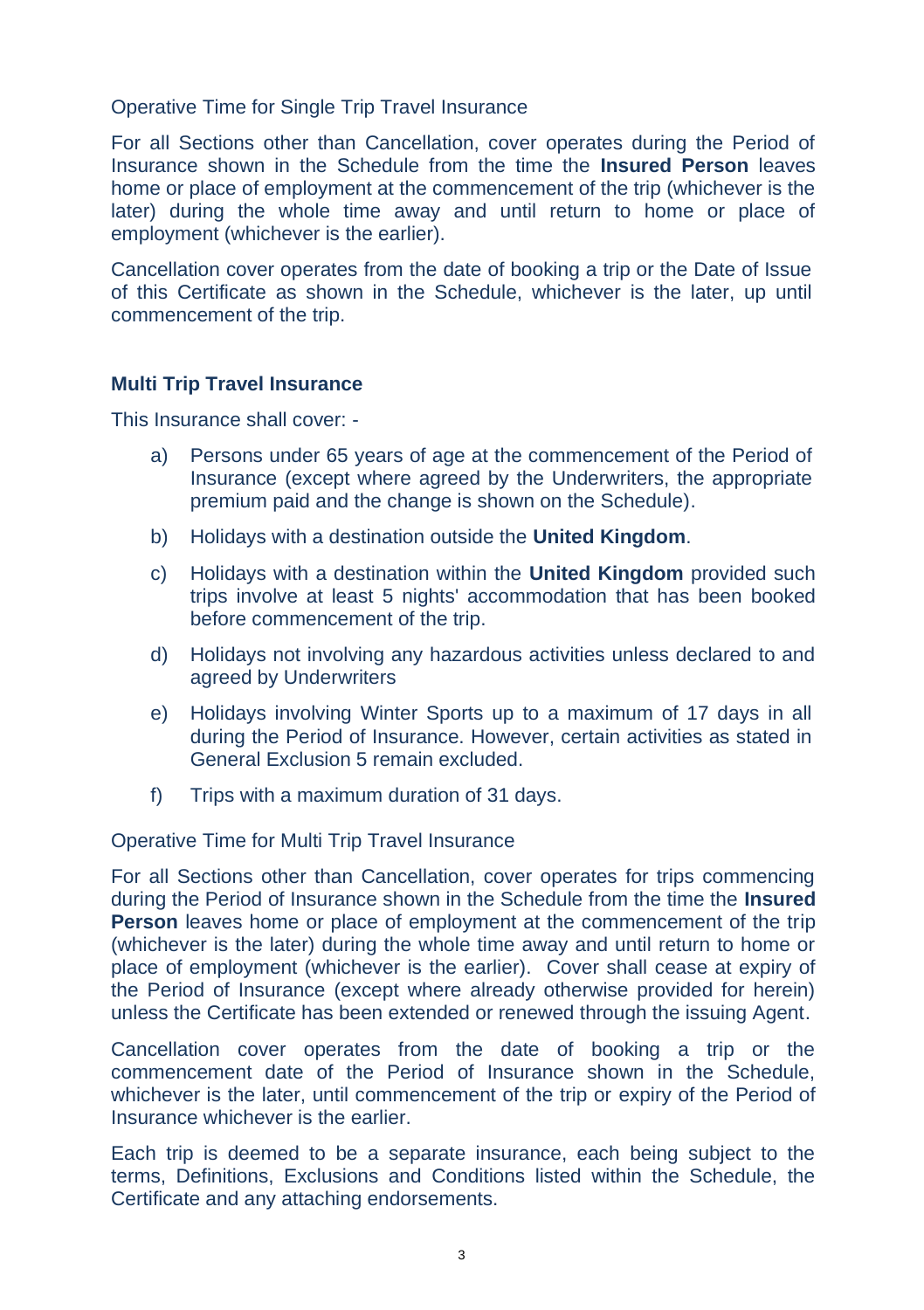## **EXTENSION**

If the **Insured Person** has not returned to the **United Kingdom** by the expected expiration date of a trip for reasons which are beyond their control, this Insurance will remain in force from such expected expiration date for a further 21 days or until their return, whichever is the earlier, without additional premium.

In the event of **Hi-Jack** of the **Insured Person**, cover shall continue whilst they are subject to the control of the person(s) or their associates making the **Hi-Jack** and during travel direct to their home or original destination, up to twelve months from the date of the **Hi-Jack**.

#### **DEFINITIONS**

Listed below are words that have the same specific meaning throughout this Certificate. Defined words will be shown in bold wherever they appear.

"**ACCIDENT**" means a sudden, unexpected, unusual, specific event, which is external to the body and occurs at an identifiable time and place during the Operative Time, but also includes exposure resulting from a mishap to a conveyance in which the **Insured Person** is travelling.

**Accident** shall also include disappearance. If the **Insured Person** is not found within 90 days of disappearing, and sufficient evidence is produced satisfactory to the Underwriters that leads them inevitably to the conclusion that the **Insured Person** has sustained **Bodily Injury** and that such injury caused their death, the Underwriters shall pay the death benefit, where applicable, under this Insurance, provided that the person or persons to whom such sum is paid shall sign an undertaking to refund such sum to the Underwriters if the **Insured Person** is subsequently found to be living.

"**BODILY INJURY**" means identifiable physical injury which: -

- (a) Is sustained by the **Insured Person**, and
- (b) Is caused by an **Accident**, and
- (c) Solely and independently of any other cause, except illness directly resulting from medical or surgical treatment rendered necessary by such injury, occasions the death or disablement of the **Insured Person** within twelve months from the date of the **Accident**.

"**CLOSE RELATIVE**" means **Partner**, fiancé(e), parent, parent-in-law, brother, brother-in-law, sister, sister-in-law, aunt, uncle, niece, nephew, grandparent, grandchild or child including adopted, foster or step-child.

"**COUNTRY OF DOMICILE**" means the country in which the **Insured Person** normally resides.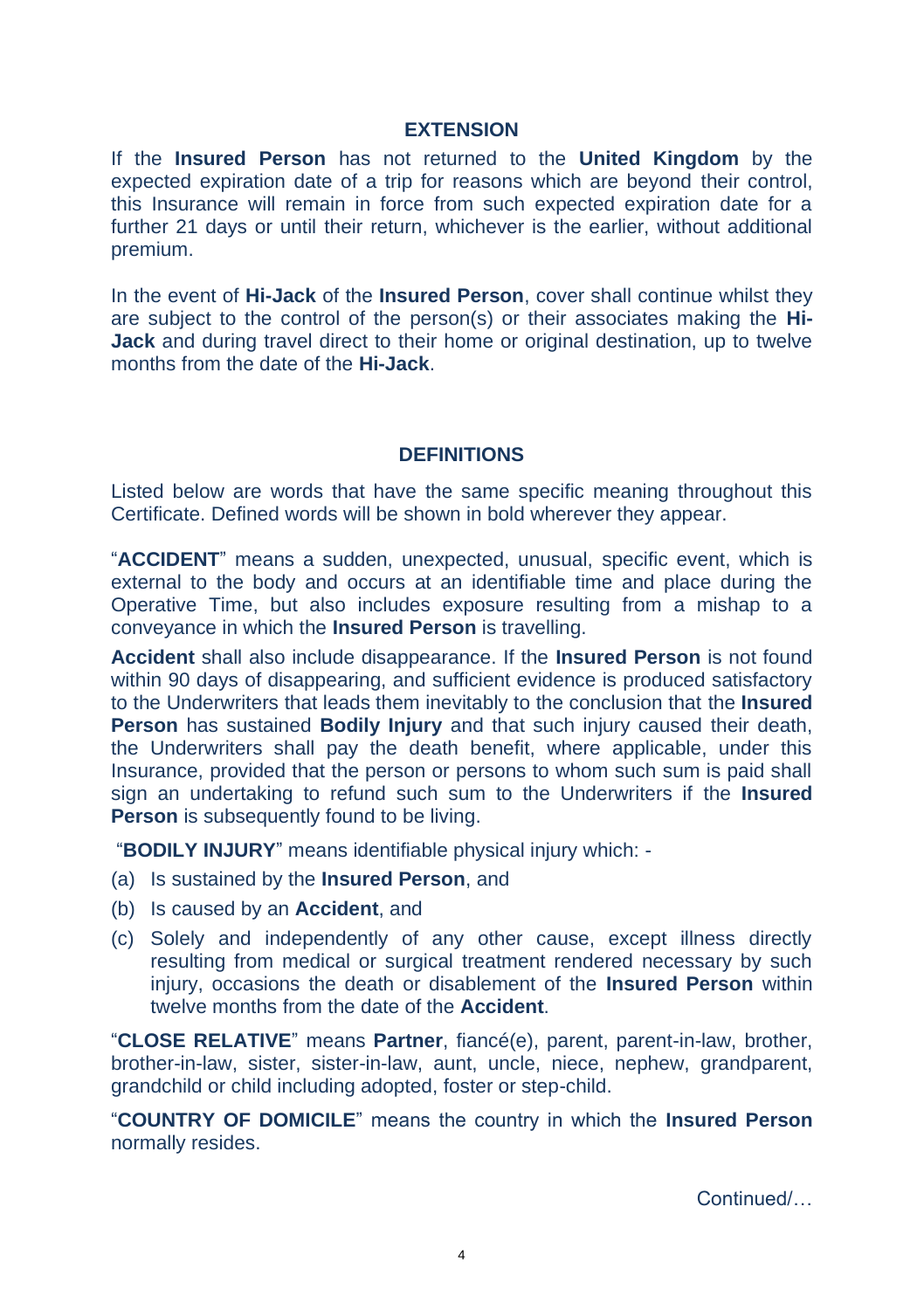## **DEFINITIONS** (continued)

"**CURTAIL** / **CURTAILMENT** / **CURTAILED**" means cutting short a holiday trip to return to home or place of employment in the **United Kingdom**.

"**DEPENDENT CHILDREN**" means all children under 18 years of age, or under 23 years of age if in full time education, who normally reside with and are travelling with an adult insured under this Certificate.

**In respect of Multi Trip Travel Insurances only** this definition is amended to mean all children under 18 years of age, or under 23 years of age if in full time education, who normally reside with, and are travelling with an adult insured under this Certificate, or travelling with a responsible adult over the age of 25 years.

"**DECOMPRESSION SICKNESS**" means a condition arising from the formation and growth of bubbles of gas within the tissues of the body during and after depressurisation.

"**DIVING EQUIPMENT**" means all equipment that has been designed and manufactured for underwater sport diving activities, with the exclusion of any surface or underwater vehicle that may be used for the conveyance of the **Insured Person** either above or below the water surface.

"**EUROPE**" means all countries within the continent of Europe including Russia west of the Ural Mountains, the Azores, Madeira, the Canary Islands, Mediterranean islands and Turkey.

"**FAMILY**" means the **Insured Person**, their **Partner** and all **Dependent Children**.

"**HI-JACK**" means the unlawful seizure or wrongful exercise of control of an aircraft or conveyance or the crew thereof, in which the **Insured Person** is travelling as a passenger.

"**INSURED PERSON**" means the person(s) shown in the Schedule.

"**LOSS OF LIMB**" means permanent loss by physical separation of a hand at or above the wrist or of a foot at or above the ankle, and includes permanent total and irrecoverable loss of use of a hand, arm or leg.

"**LOSS OF SIGHT**" means the permanent and total loss of sight which shall be considered to have happened: -

- (a) In both eyes if the **Insured Person**'s name is added to the Register of Blind Persons on the authority of a fully qualified ophthalmic specialist, or
- (b) In one eye if, after correction, the degree of sight the **Insured Person** has left is 3/60 or less on the Snellen scale.

"**MEDICAL PRACTITIONER**" means a registered, qualified, practicing member of the medical profession, who is not related to or known to the **Insured Person** or any person travelling with the **Insured Person**.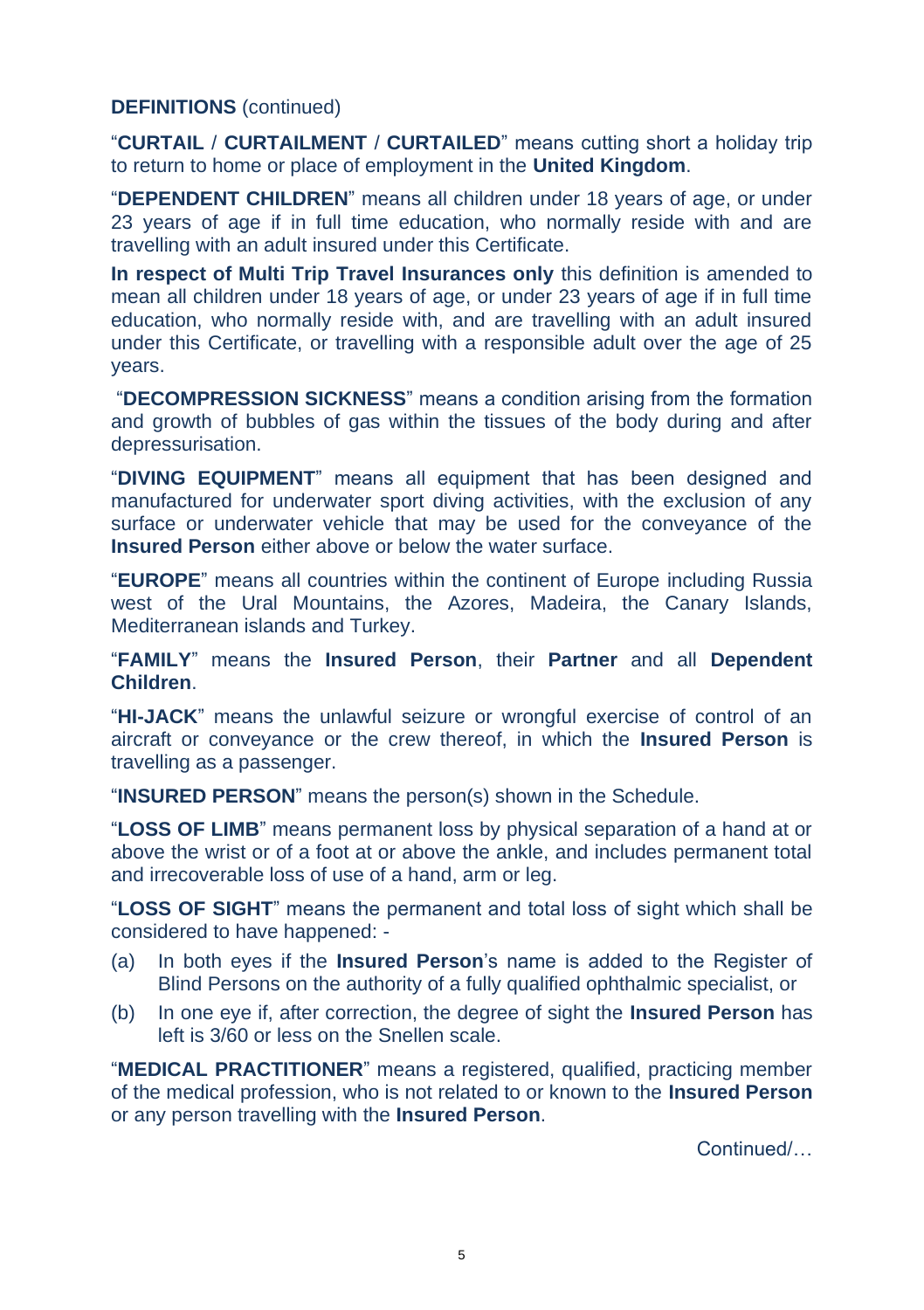#### **DEFINITIONS** (continued)

#### "**MONEY**" means:

- (a) Cash, bank or currency notes, travellers cheques, passports, green cards, petrol coupons or travel tickets,
- (b) Credit cards, charge cards, or banker's cards, resulting in the fraudulent use thereof.

"**PARTNER**" means the spouse or any person who has co-habited with the **Insured Person** for at least 6 consecutive months and continues to do so at commencement of the trip.

"**PERMANENT TOTAL DISABLEMENT**" means disablement which entirely prevents the **Insured Person** from attending to any business or occupation for which they are reasonably suited by training, education or experience and which lasts twelve months and at the expiry of that period is beyond hope of improvement.

"**RED SEA**" means all Red Sea resorts north of the Tropic of Cancer.

"**SUM INSURED**" means the limit of Underwriters liability, as shown in the Schedule.

"**TERRORISM**" means an act or series of acts, including the use of force or violence, of any person or group(s) of persons, whether acting alone or on behalf of or in connection with any organisation(s), committed for political, religious or ideological purposes including the intention to influence any government and/or to put the public in fear for such purposes.

"**TRAVEL PARTY**" means friends, relatives or business associates who are travelling with the **Insured Person** on the same carrier to the same destination.

"**UNATTENDED**" an article will be deemed to be unattended if it is not close enough to an **Insured Person** for them to prevent unauthorised interference with such article by a third party. This shall not include baggage left in the custody of a carrier or in a locked: hotel room, safe, apartment, holiday residence or boot of a motor vehicle.

"**UNITED KINGDOM**" means England, Scotland, Wales and Northern Ireland. In respect of residents of the Isle of Man or the Channel Islands, "**United Kingdom**" shall be amended to read "**Country of Domicile**."

"**VALUABLES**" means spectacles, sunglasses, contact or corneal lenses, sports equipment (other than **Diving Equipment**), watches, furs, jewellery, cameras, camcorder and any accessories, telecommunication, audio and computer equipment or game consoles, including accessories.

#### "**WHILST IN USE**" means:

For **Diving Equipment**: From the time the **Insured Person** starts putting their equipment on to commence/embark on a dive until the time they have finished removing their equipment after the dive, whether submerged in the water or not.

For skiing equipment: From the time the **Insured Person** leaves their accommodation to go to the ski slope until the time they return to their accommodation.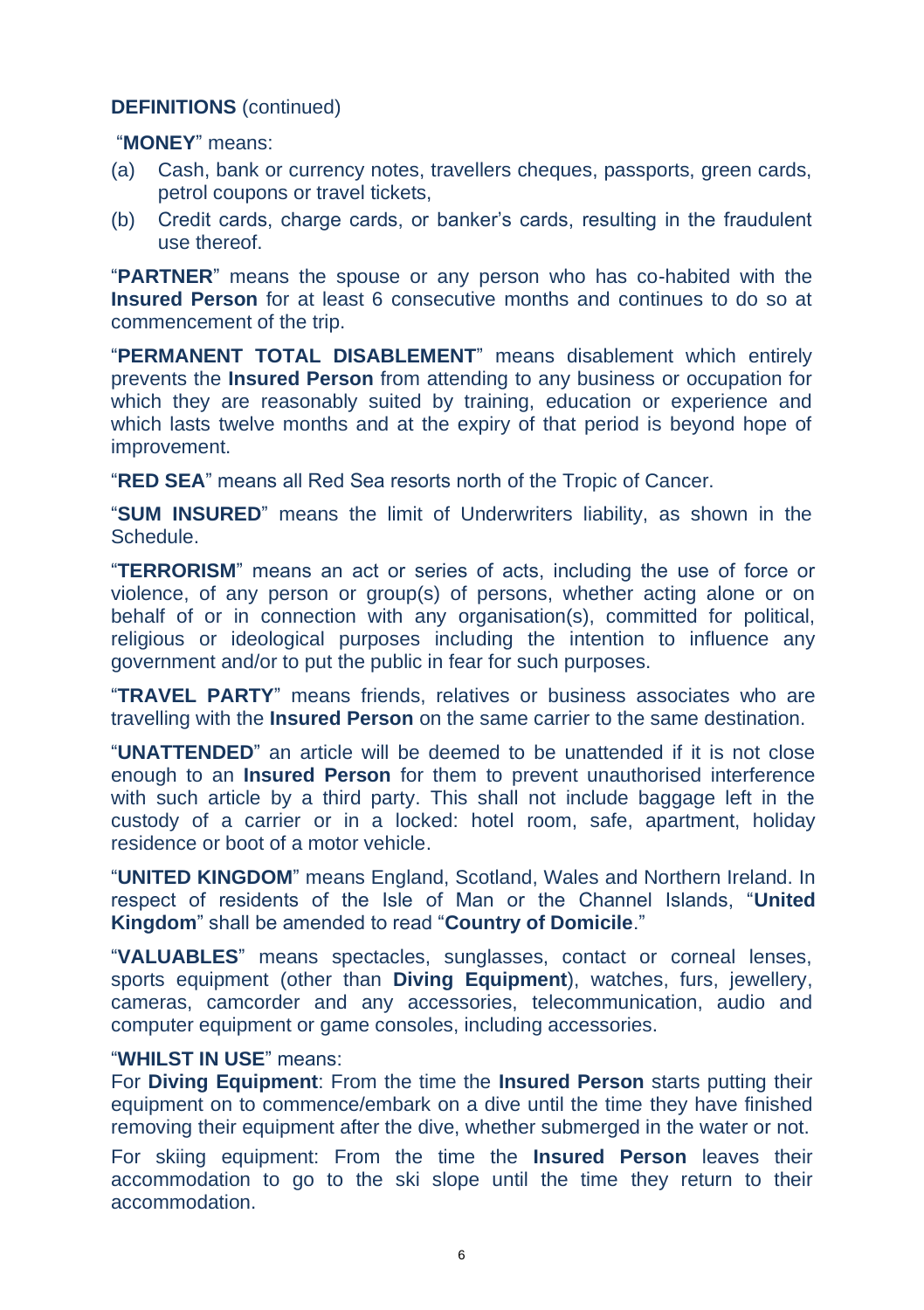## **GENERAL EXCLUSIONS**

The Underwriters shall not be liable under any Section of this Certificate in respect of: -

- 1. Any trip booked or commenced by the **Insured Person** contrary to medical advice or to obtain medical treatment, or after a terminal prognosis has been made.
- 2. **In respect of Single Trip Travel Insurance only**: Any claims if the **Insured Person** is aged 70 years or older at the commencement of the trip, unless declared to and agreed by Underwriters.

**In respect of Multi Trip Travel Insurance only**: Any claims if the **Insured Person** is aged 65 years or older at the commencement of the Period of Insurance, unless declared to and agreed by Underwriters.

- 3. Any trip in connection with the business or occupation of the **Insured Person** unless declared to and agreed by Underwriters.
- 4. The Underwriters shall not be liable to pay any claims or expenses arising directly or indirectly from any medical condition of the **Insured Person** for which medical advice, treatment, care or monitoring has been given by a **Medical Practitioner** or hospital during the 12 months prior to:-

#### (i)**In respect of Single Trip Travel Insurance:**

Booking the trip or the Date of Issue of this Certificate, whichever is the later.

#### (ii) **In respect of Multi Trip Travel Insurance:**

The commencement of the Period of Insurance, or the date of booking any trip covered by this Certificate, whichever is the later.

However, if this Insurance is a renewal to Westfield Sub Aqua & Marine Insurance Services Limited in accordance with the authorisation granted herein, this exclusion shall not apply to the Cancellation of any trip booked during the preceding Period of **Insurance** 

This exclusion shall not apply to any medical condition for which the **Insured Person** takes regular continuing medication provided that there has been no change in the type, frequency or quantity of drugs within the last 12 months. However, no claims or expenses relating to such condition will be admitted hereunder in the event of the **Insured Person**'s failure to take such drugs in accordance with the medical advice given.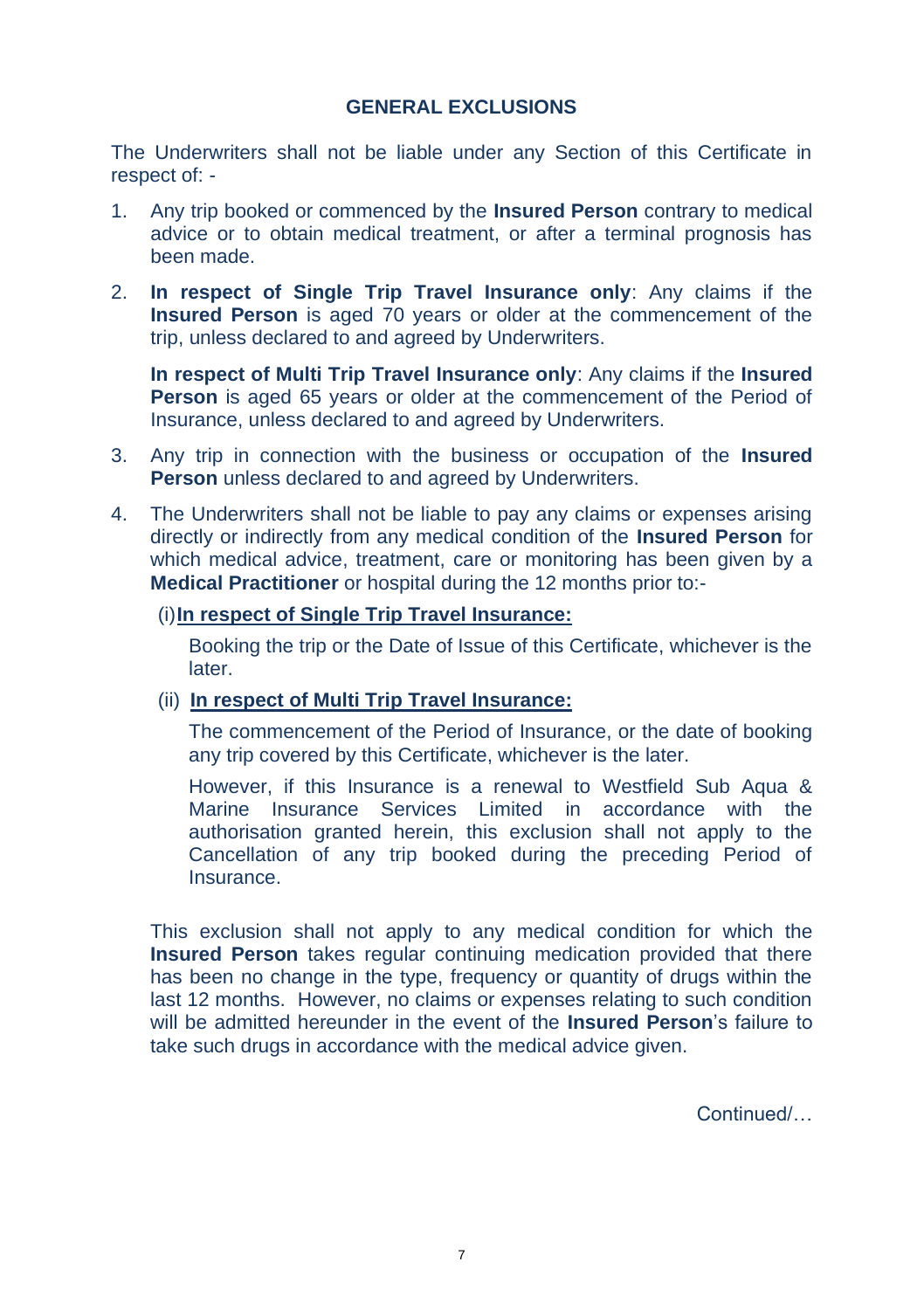## **GENERAL EXCLUSIONS** (continued)

5. Any claims arising out of participation in Winter Sports unless this Insurance has been extended and the appropriate premium paid. The Winter Sports extension shall not however cover the **Insured Person** whilst racing in international or national events, or officially organised practice or training for these events.

**NOTE: In the case of Multi Trip Travel Insurance only**, the Winter Sports extension is limited to 17 days in all during the Period of Insurance.

- 6. Any claim arising out of any condition caused by, prolonged by, or aggravated by any psychiatric, mental or nervous disorder of the **Insured Person**, including anxiety, stress, depression and/or post-traumatic stress disorder.
- 7. Any claims directly or indirectly caused or contributed to by the **Insured Person's** intentional self-injury, suicide or attempted suicide, provoked assault, fighting (except in bona fide self-defence) or whilst engaged or taking part in civil commotions or riots of any kind.
- 8. Any claims caused by alcohol abuse, drugs or solvents (other than drugs prescribed by a registered **Medical Practitioner** but not for the treatment of drug addiction).
- 9. Claims in any way caused or contributed to by nuclear reaction, nuclear radiation or radioactive contamination.
- 10. Any part of any trip booked or commenced in the knowledge that such trip will exceed:-
	- (i) **In respect of Single Trip Travel Insurance:**

The Period of Insurance shown in the Schedule.

(ii) **In respect of Multi Trip Travel Insurance:**

31 days duration.

- 11. Any claims for expenses arising as a consequence of a loss (e.g. loss of earnings due to an insured accident, change of locks due to lost keys and the like).
- 12. The **Insured Person's** participation in Military, Air Force or Naval Service or Operations (other than reserve or volunteer training).
- 13. **Terrorism** involving the actual or threatened use of pathogenic or poisonous biological or chemical materials.
- 14. War, whether war be declared or not, invasion or civil war; except whilst the **Insured Person** is travelling outside the **United Kingdom**, however this exception shall not apply where the **Insured Person** is taking an active part in such war, invasion or civil war.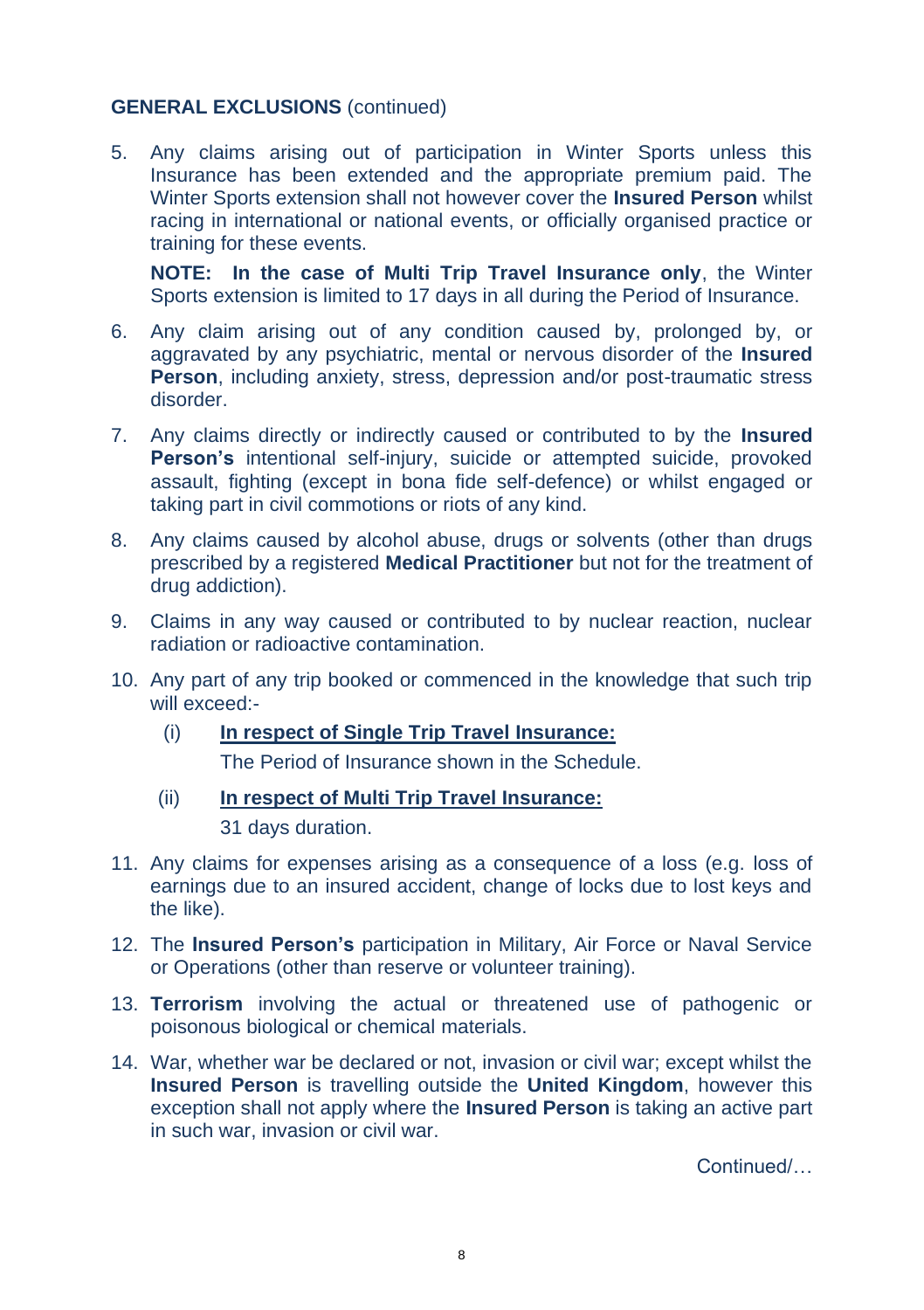## **GENERAL EXCLUSIONS** (continued)

- 15. Any claim or benefit hereunder to the extent that the provision of such cover, payment of such claim or provision of such benefit would expose them to any sanction, prohibition or restriction under United Nations resolutions or the trade or economic sanctions, laws or regulations of the European Union, United Kingdom or United States of America.
- 16. Any claim or benefit to the extent that the provision of such cover, payment of such claim or provision of such benefit would contravene local laws or regulations.
- 17. Any claim involving an act of the **Insured Person** that is deemed to be an illegal act in the **United Kingdom** or the country in which they are travelling.
- 19. Any loss, damage, liability, cost or expense caused deliberately or accidentally by:
	- i. The use of, or inability to use any application, software, or programme in connection with any electronic equipment (for example a computer, smartphone, tablet or internet-capable electronic device);
	- ii. Any computer virus;
	- iii. Any computer related hoax relating to i. and/or ii. above.

However, subject to the terms and conditions of this Insurance, the **Insured Person** is covered up to the amount(s) stated in the Schedule under:

- Section 1, Medical Expenses and Additional Expenses and
- Section 2, Cancellation and Curtailment
- Section 6, Personal Accident,

As a result of the injury, illness or death of the **Insured Person**, due to i., ii. or iii. above.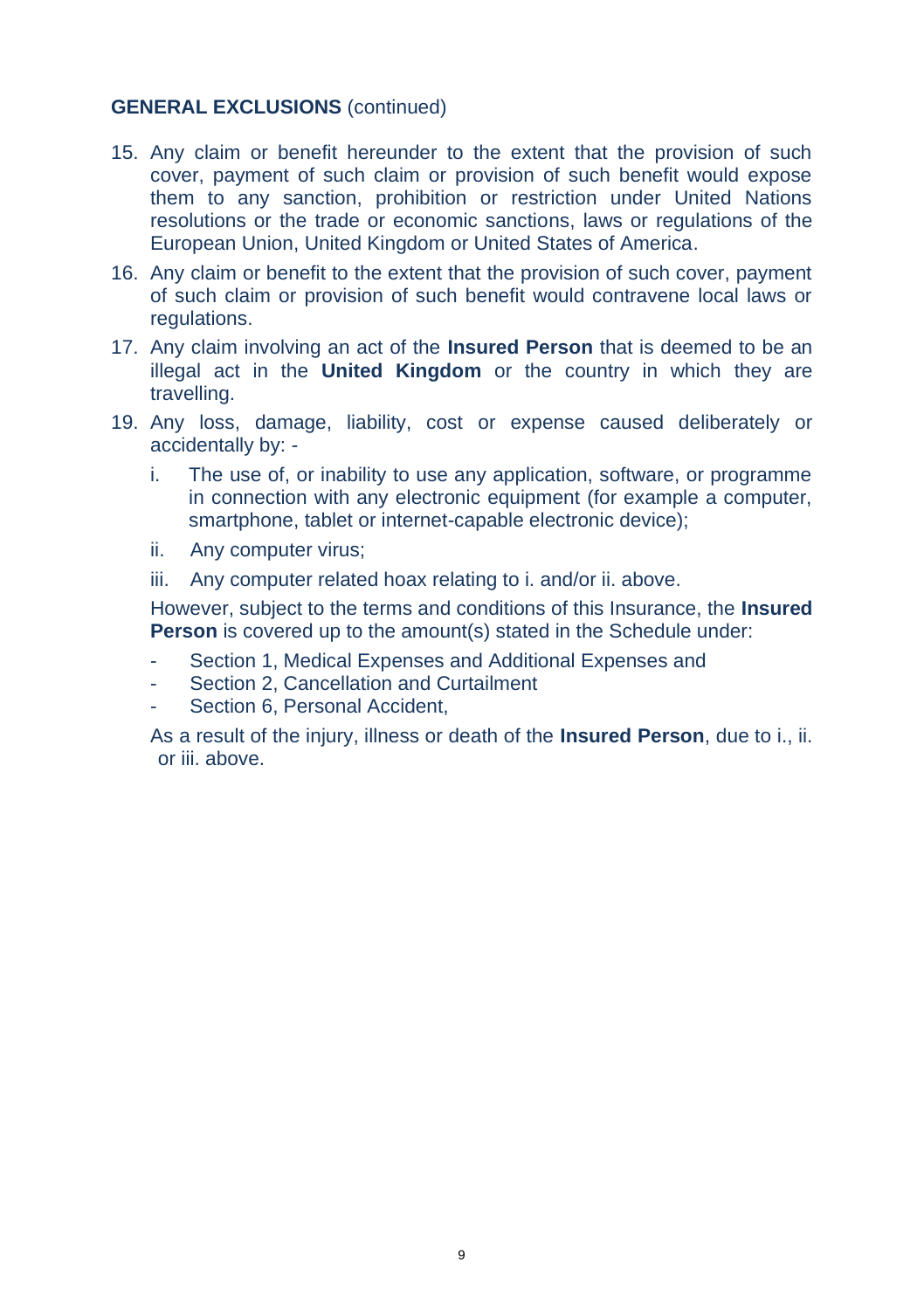## **CONDITION PRECEDENT**

## **Information Given To The Underwriters**

In deciding to accept this Insurance and in setting the terms and premium, the Underwriters have relied on information given by the **Insured Person**. The **Insured Person** must ensure that all information provided is accurate and complete.

If it is established that the **Insured Person** deliberately or recklessly provided false or misleading information, the Underwriters will treat this Insurance as if it never existed and decline all claims.

If it is established that the **Insured Person** were careless in providing the information relied upon in accepting this Insurance and setting its terms and premium, the Underwriters will: -

- Treat this Insurance as if it had never existed and refuse to pay all claims and return the premium paid. This will only happen if the Underwriters provided insurance cover which would not otherwise have been offered, or
- Amend the terms of this Insurance. The Underwriters will apply these amended terms as if they were already in place if a claim has been adversely impacted by the **Insured Person**'s carelessness, or
- Charge the **Insured Person** more for this Insurance or reduce the amount the Underwriters pay on a claim in the proportion the premium paid bears to the premium which the Underwriters would have charged.

The Underwriters or the Agent shown in the Schedule will write to the **Insured Person** if any of these actions are taken.

## **GENERAL CONDITIONS**

#### **Claims Under More Than One Section**

In the event of any one occurrence giving rise to claims under more than one Section of this Certificate, only the one monetary exclusion of GBP50 each **Insured Person** shall be deducted from the total amount of the claim.

## **Fraudulent Claims**

If the **Insured Person**, or anyone acting on their behalf, makes a claim knowing it to be false or fraudulent in amount or in any other respect, the insurance will become invalid in respect of that **Insured Person**. This means the Underwriters will not pay the false or fraudulent claim, or any subsequent claim, in respect of that **Insured Person**.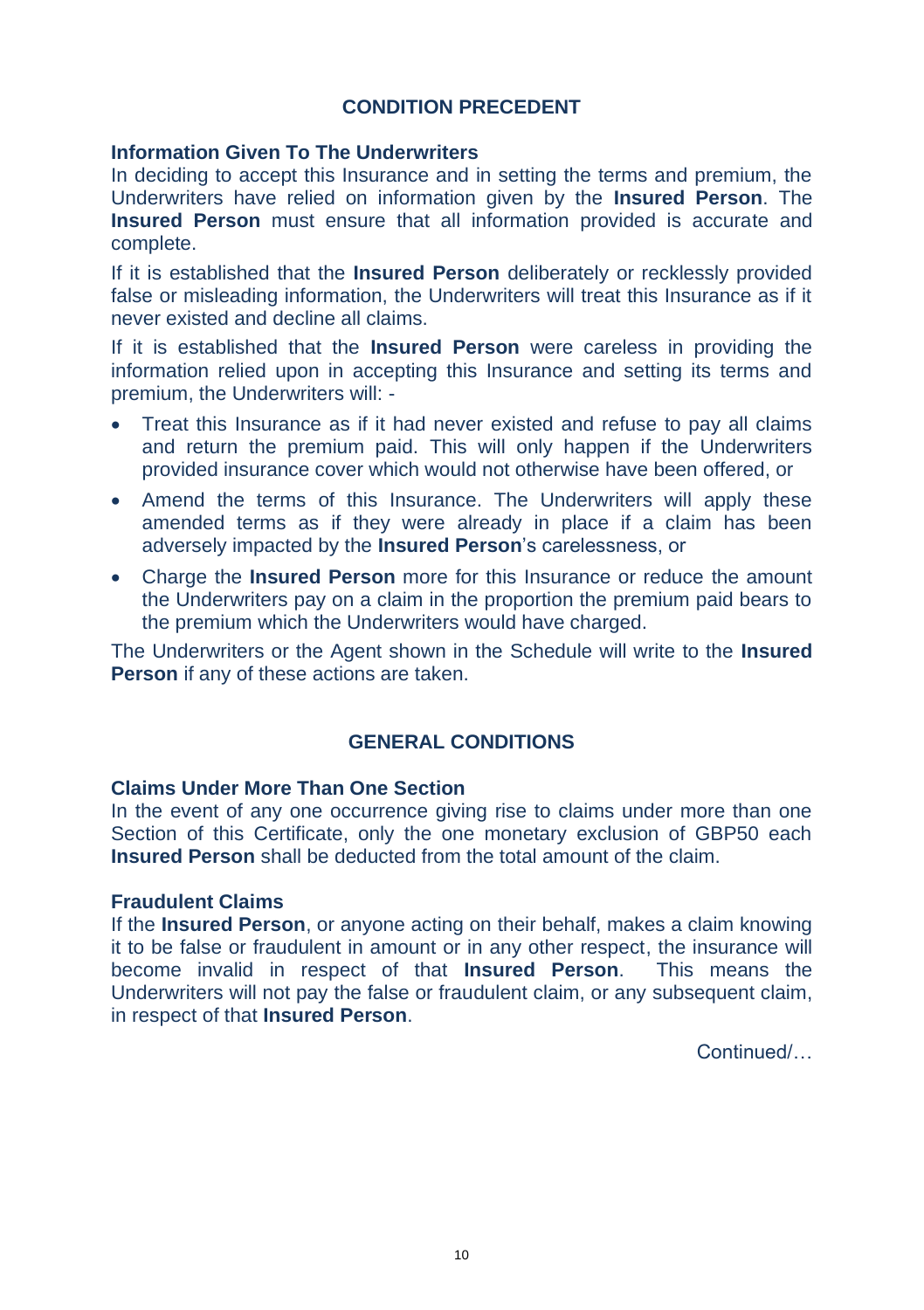## **GENERAL CONDITIONS** (continued)

#### **Cancellation Of This Insurance**

If the Period of Insurance is less than 3 months and/or cover has been purchased to insure a specific event/activity: -

- The **Insured Person** can cancel this Insurance from inception and receive a full refund of premium and tax if the Certificate and Schedule is returned to the Agent shown in the Schedule within 14 days of receipt or prior to the trip commencing or the activity taking place, whichever the earlier.
- There will be no refund after this time or if a claim is made.

If the Period of Insurance is 3 months or longer and cover does not relate to a specific event/activity: -

- The **Insured Person** can cancel this Insurance from inception and receive a full refund of premium and tax if the Certificate and Schedule is returned to the Agent shown in the Schedule within 14 days of receipt.
- There will be no refund after this time or if a claim is made. However should the **Insured Person** believe that there are legitimate reasons to have cancelled mid-term, then they may request a refund and this will be considered at the Underwriters' discretion.

#### **Subrogation**

The Underwriters shall be subrogated to all the **Insured Person**'s rights of recovery against any person or organisation for any claim paid or payable under this Certificate up to the limit of the Underwriters' liability in respect of such claim. The **Insured Person** shall, wherever possible, give all such information and assistance as the Underwriters may require to secure such rights.

#### **Non Payment Of Premium**

If the premium has not been paid to the Agent specified in the Schedule within the payment terms agreed between the **Insured Person** and the Agent, then the Underwriters reserve the right to cancel this Insurance from inception as though cover was not taken up. The Underwriters or the Agent shown in the Schedule will write to the **Insured Person** if this action is taken. This does not affect your statutory rights.

#### **Endorsements Attaching To This Insurance**

No endorsement or amendment to this Certificate shall override the Exclusions or General Exclusions applicable to Section 4, Personal Liability, or the following individual Exclusions: -

Section 2, Cancellation and Curtailment, Exclusion 4 Section 3, Journey Continuation and Delay, Exclusion 5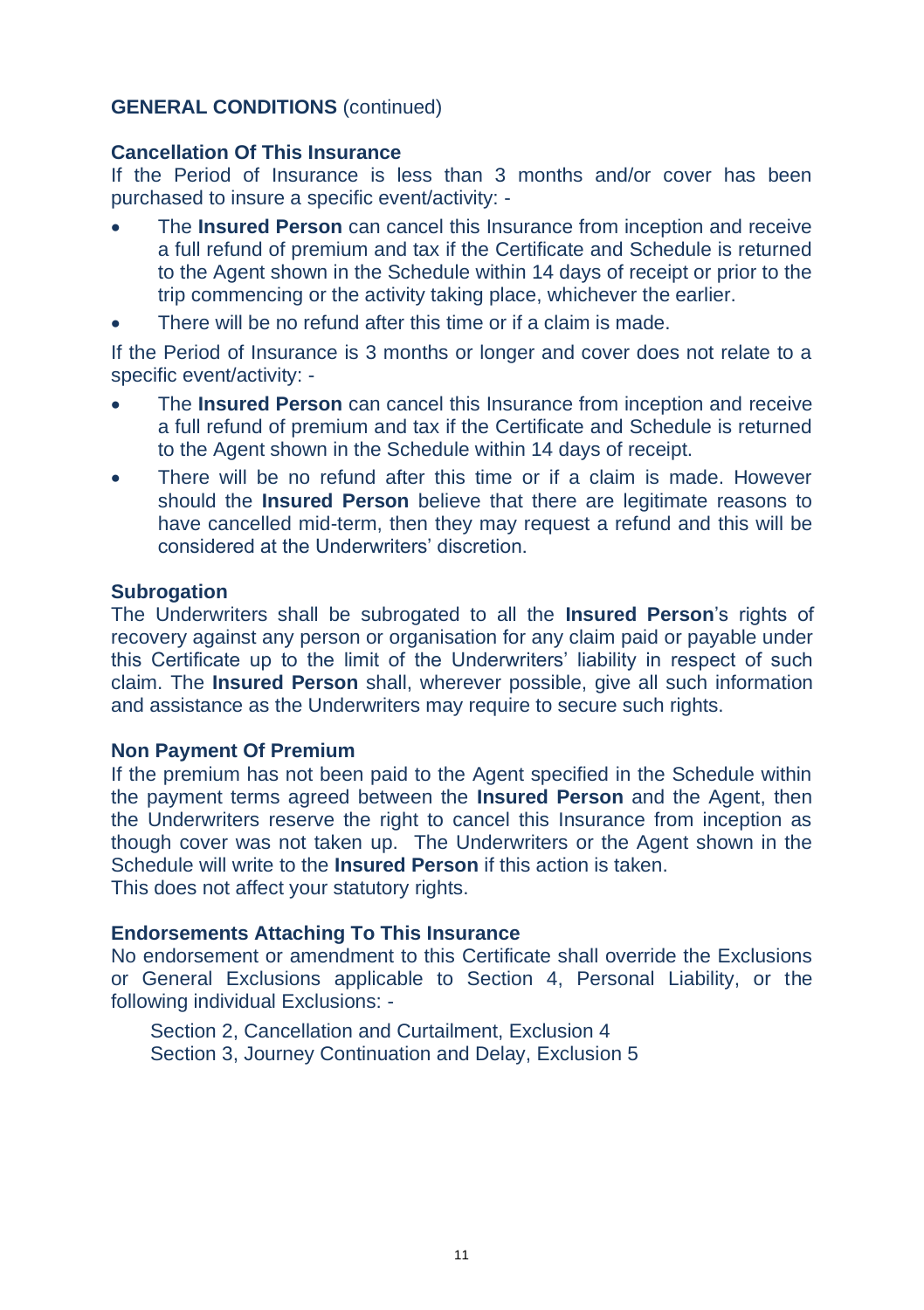## **WHO TO CONTACT**

#### **24 Hour Emergency Service Company**

In the event of accident or illness resulting in hospitalisation, the following Emergency Service Company must be contacted promptly following such hospitalisation.

Collinson Groupl Tel (UK) +44 (0) 20 7902 7414 Fax (UK) +44 (0) 20 7928 4748 E-mail: medicalops@collinsongroup.com



## **Have the following information available: -**

- 1. The Certificate Number and Contract Number as shown in the Schedule.
- 2. The name and address of your Agent as shown in the Schedule.
- 3. The telephone number from which you are calling.
- 4. The name and telephone number of the Doctor and Hospital attending you.

Failure to contact the Emergency Service Company and obtain authorisation may prejudice the claim and mean that not all the costs involved will be paid. The **Insured Person** should not attempt to find their own solution and then expect full reimbursement from the Underwriters, without prior approval first having been obtained from the Emergency Service Company.

## **Non-Emergency Claims Administrator**

In the event of non-emergency claims the following claims administrators must be contacted: -

Accident & Health Claims Services LLP 7-8 Ducketts Wharf South Street Bishops Stortford **Hertfordshire** CM23 3AR

Tel: +44 (0) 1279 713 860 email: claims@ahclaimsservices.com

In the event of cancellation of a trip or a Legal Expenses claim, notice must be given promptly of any occurrence that may give rise to a claim

Accident & Health Claims Services LLP have internal complaints handling procedures, which are available upon request.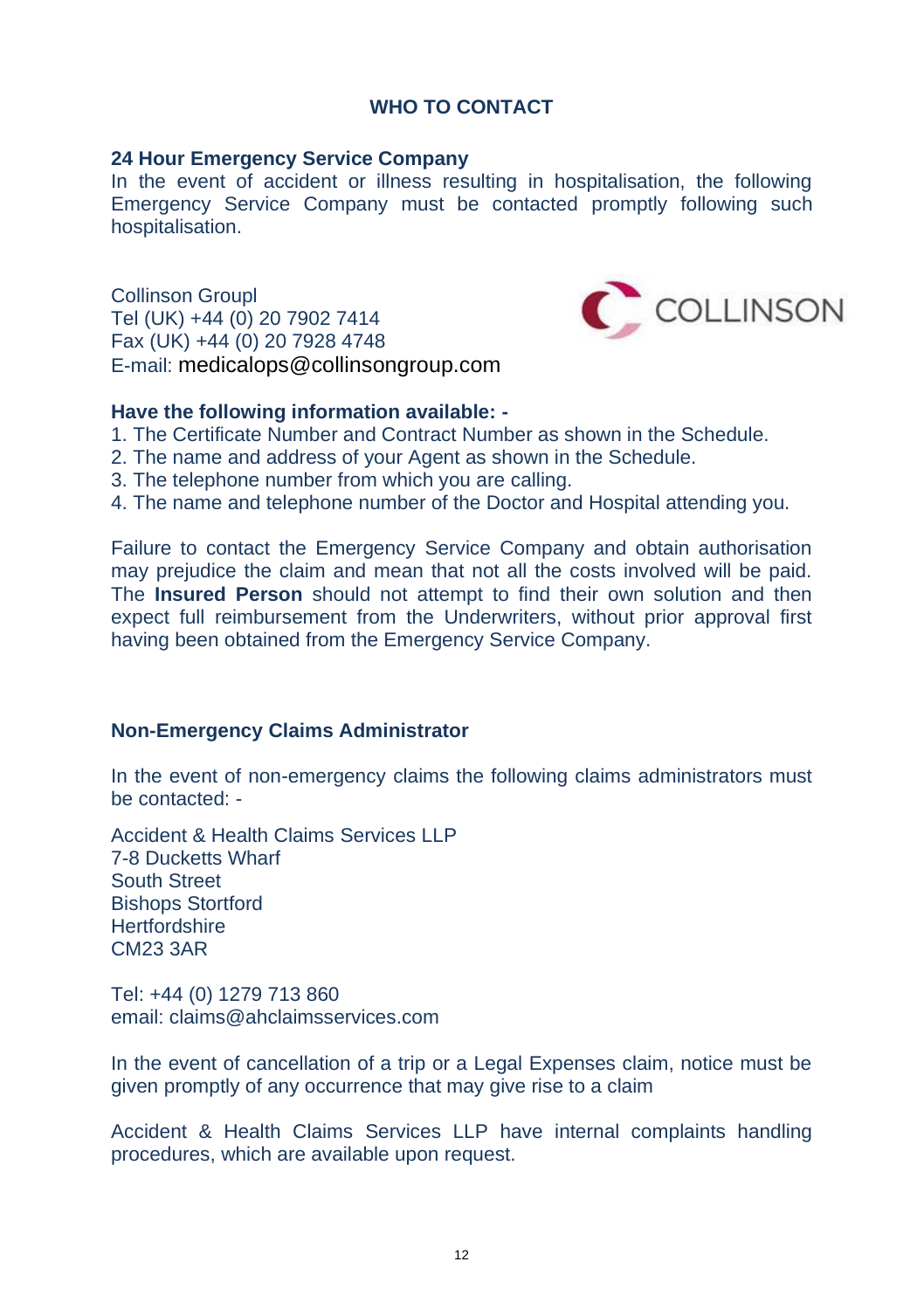## **Reciprocal health agreements with other countries EEA or Switzerland**

A European Health Insurance Card (EHIC) or UK General Health Insurance Card (GHIC) entitle you to reduced cost, sometimes free, medical treatment that becomes necessary while you're travelling in a European Economic Area (EEA) country or Switzerland. The EEA consists of the European Union (EU) countries but the scheme excludes Iceland, Liechtenstein and Norway.

You can find a GHIC application form online at or by telephoning 0300 330 1350 prior to travel.

If the Underwriters agree to a claim for medical expenses which has been reduced because you used an EHIC, GHIC or private health insurance, the Underwriters will not apply the excess for this section. If you do not have one of these, this Insurance will still be valid.

## **Australia**

If the **Insured Person** needs medical treatment in Australia, they must enrol with a local MEDICARE office. They do not need to enrol when they arrive, but must do so after the first occasion they receive treatment. Inpatient and outpatient treatment at a public hospital will then be available free of charge. Details of how to enrol and the free treatment available can be found either by visiting www.dh.gov.uk/travellers or the MEDICARE website at www.hic.gov.au.

## **Compensation**

Lloyd's insurers are covered by the Financial Conduct Authority's Compensation Scheme.

You may be entitled to compensation from the Scheme if a Lloyd's insurer is unable to meet its obligations to you under this contract.

If you were entitled to compensation under the Scheme, the level and extent of the compensation would depend on the nature of this contract. Further Information about the Scheme is available from:

Financial Services Compensation Scheme,

PO Box 300, Micheldean, GL17 1DY

Telephone: +44 (0)800 678 1000

Website: www.fscs.org.uk

## **CONTRACTS (RIGHTS OF THIRD PARTIES) ACT 1999 CLARIFICATION CLAUSE**

A person who is not a party to this contract has no right under the Contracts (Rights of Third Parties) Act 1999 to enforce any term of this contract.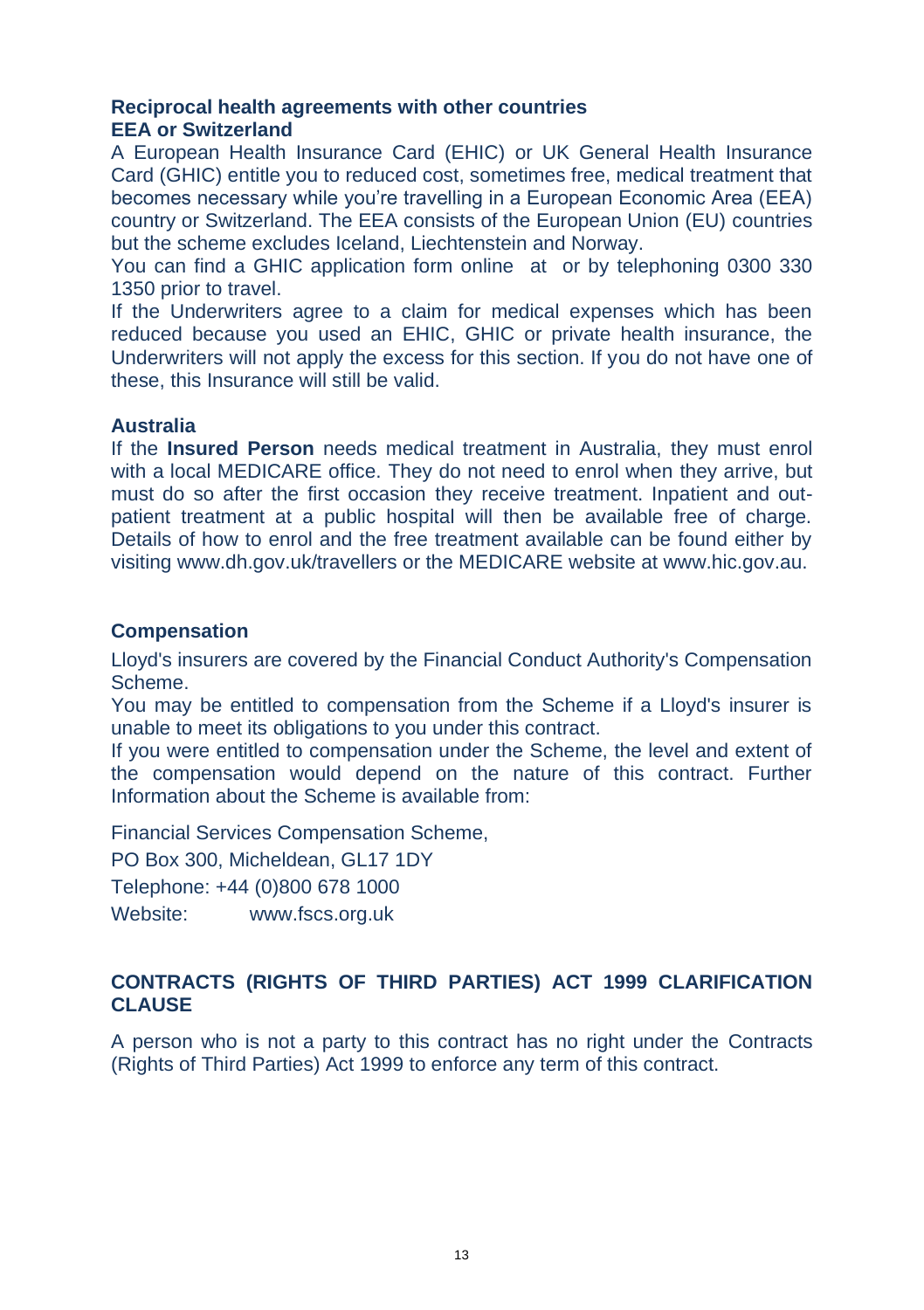## **NOTICE TO THE INSURED PERSON**

#### **Law and Jurisdiction**

The cover referred to in this Insurance is subject to the laws of England and Wales and English or Welsh Law alone shall have jurisdiction in any dispute arising hereunder.

#### **Complaints Procedure**

Our aim is to ensure that all aspects of your insurance are dealt with promptly, efficiently and fairly. At all times we are committed to providing you with the highest standard of service.

Details of Lloyd's complaints procedures, including timescales for resolution, are set out in a leaflet "Your Complaint - How We Can Help" available at www.lloyds.com/complaints.

If you are dissatisfied about your insurance or the handling of a claim, you should contact:

The Complaints Department, Ark Syndicate Management Ltd, 30 Fenchurch Avenue, London EC3M 5AD. Email: complaints@arkunderwriting.com

In the event that you remain dissatisfied and wish to take the matter further you can do so at any time by referring to the complaints team at Lloyd's. The contact details are:

Complaints, Lloyd's, Fidentia House, Walter Burke Way, Chatham Maritime, Kent, ME4 4RN

Tel: +44 (0) 20 7327 5693 Fax: +44 (0) 20 7327 5225 E-mail: complaints@lloyds.com

If you remain dissatisfied after Lloyd's has considered your complaint, you may refer your complaint to the Financial Ombudsman Service (FOS). The contact details for the FOS are:

The Financial Ombudsman Service, Exchange Tower, London, E14 9SR.

Telephone: 0800 0234567 (calls to this number are free from mobiles and "fixed lines" in the UK) or 0300 1239123 (calls to this number are charged at the same rate as 01 and 02 numbers in the UK).

Email: complaint.info@financial-ombudsman.org.uk. Further information is available at: www.financial-ombudsman.org.uk

This complaint procedure is without prejudice to your right to take legal proceedings.

#### **Amendments to this Certificate**

Should the **Insured Person** wish to amend this Insurance, notification of such amendment should be given to the Agent shown in the Schedule.

#### **Are there charges for cancellation or amendment?**

There may be a charge payable to the Agent shown in the Schedule for cancelling or amending the Certificate. If a charge is payable the amount will be advised to you by the Agent at the time of the notification.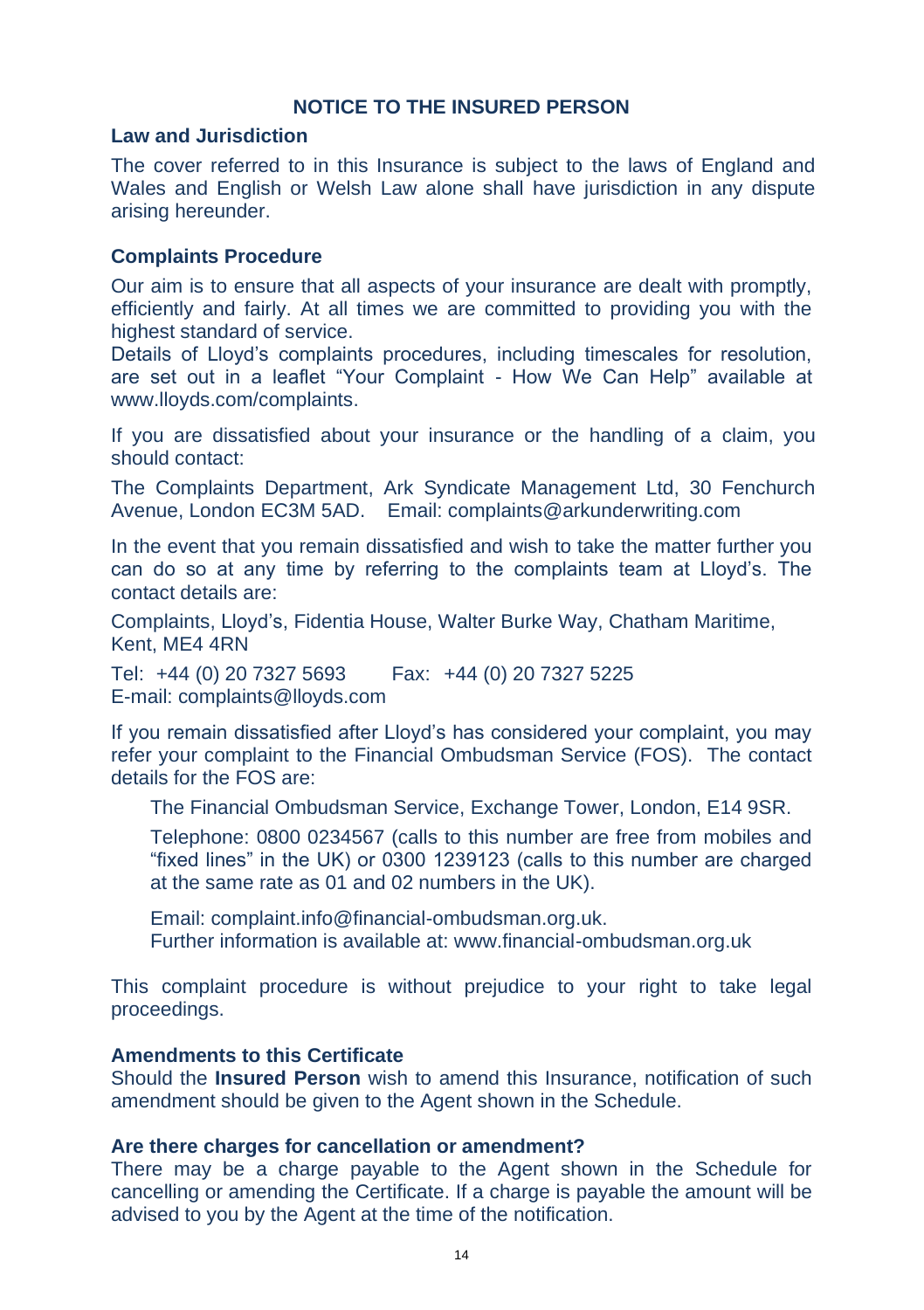## **DATA PROTECTION CLAUSE**

The Assured and/or Insured Persons should understand that any information about them will be processed by the Underwriters in compliance with the General Data Protection Regulation ((EU) 2016/679), for as long as this is directly applicable to the UK, and the Data Protection Act 2018 (and any successor legislation) for the purposes of providing insurance and handling any claims or complaints, if any, which may necessitate providing such information to other parties.

## **YOUR PERSONAL INFORMATION NOTICE**

#### *Who we are*

We are the Lloyd's underwriter(s) identified in the contract of insurance and/or in the certificate of insurance.

#### *The basics*

We collect and use relevant information about you to provide you with your insurance cover or the insurance cover that benefits you and to meet our legal obligations.

This information includes details such as your name, address and contact details and any other information that we collect about you in connection with the insurance cover from which you benefit. This information may include more sensitive details such as information about your health and any criminal convictions you may have.

In certain circumstances, we may need your consent to process certain categories of information about you (including sensitive details such as information about your health and any criminal convictions you may have). Where we need your consent, we will ask you for it separately. You do not have to give your consent and you may withdraw your consent at any time. However, if you do not give your consent, or you withdraw your consent, this may affect our ability to provide the insurance cover from which you benefit and may prevent us from providing cover for you or handling your claims.

The way insurance works means that your information may be shared with, and used by, a number of third parties in the insurance sector for example, insurers, agents or brokers, reinsurers, loss adjusters, sub-contractors, regulators, law enforcement agencies, fraud and crime prevention and detection agencies and compulsory insurance databases. We will only disclose your personal information in connection with the insurance cover that we provide and to the extent required or permitted by law.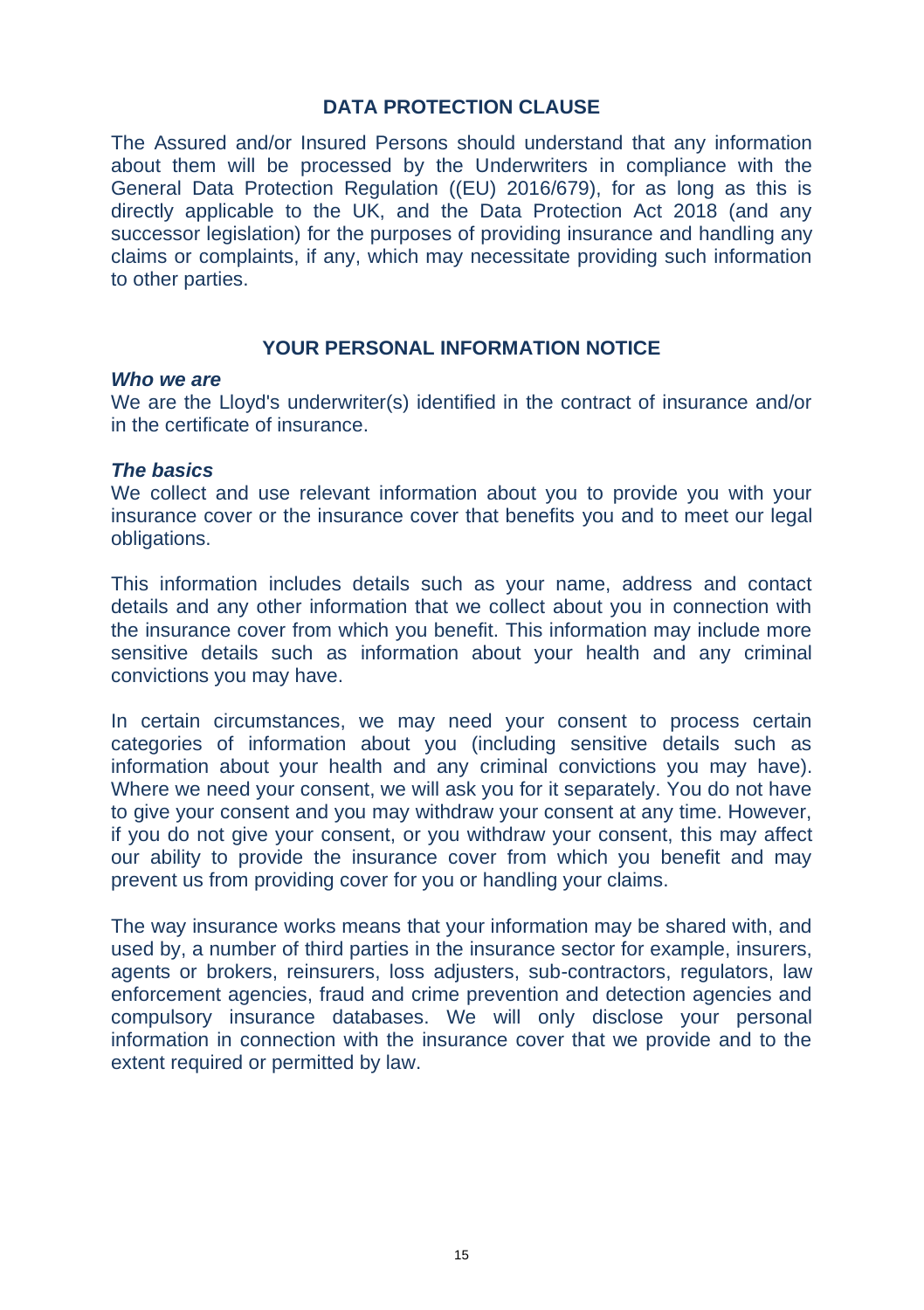#### *Other people's details you provide to us*

Where you provide us or your agent or broker with details about other people. you must provide this notice to them.

#### *Want more details?*

For more information about how we use your personal information please see our full privacy notice(s), which is/are available online on our website(s) or in other formats on request.

#### *Contacting us and your rights*

You have rights in relation to the information we hold about you, including the right to access your information. If you wish to exercise your rights, discuss how we use your information or request a copy of our full privacy notice(s), please contact us, or the agent or broker that arranged your insurance who will provide you with our contact details at:

FAO: Compliance Ark Syndicate Management Limited 30 Fenchurch Avenue London EC3M 5AD

Tel: 020 3023 4020

Email: arkGDPR@arkunderwriting.com

Underwriters' Privacy Notice will be provided on request, but it can be found by following the link

https://arkunderwriting.com/privacy\_notice\_insured/ or by clicking the GDPR button on the following home page https://arkunderwriting.com.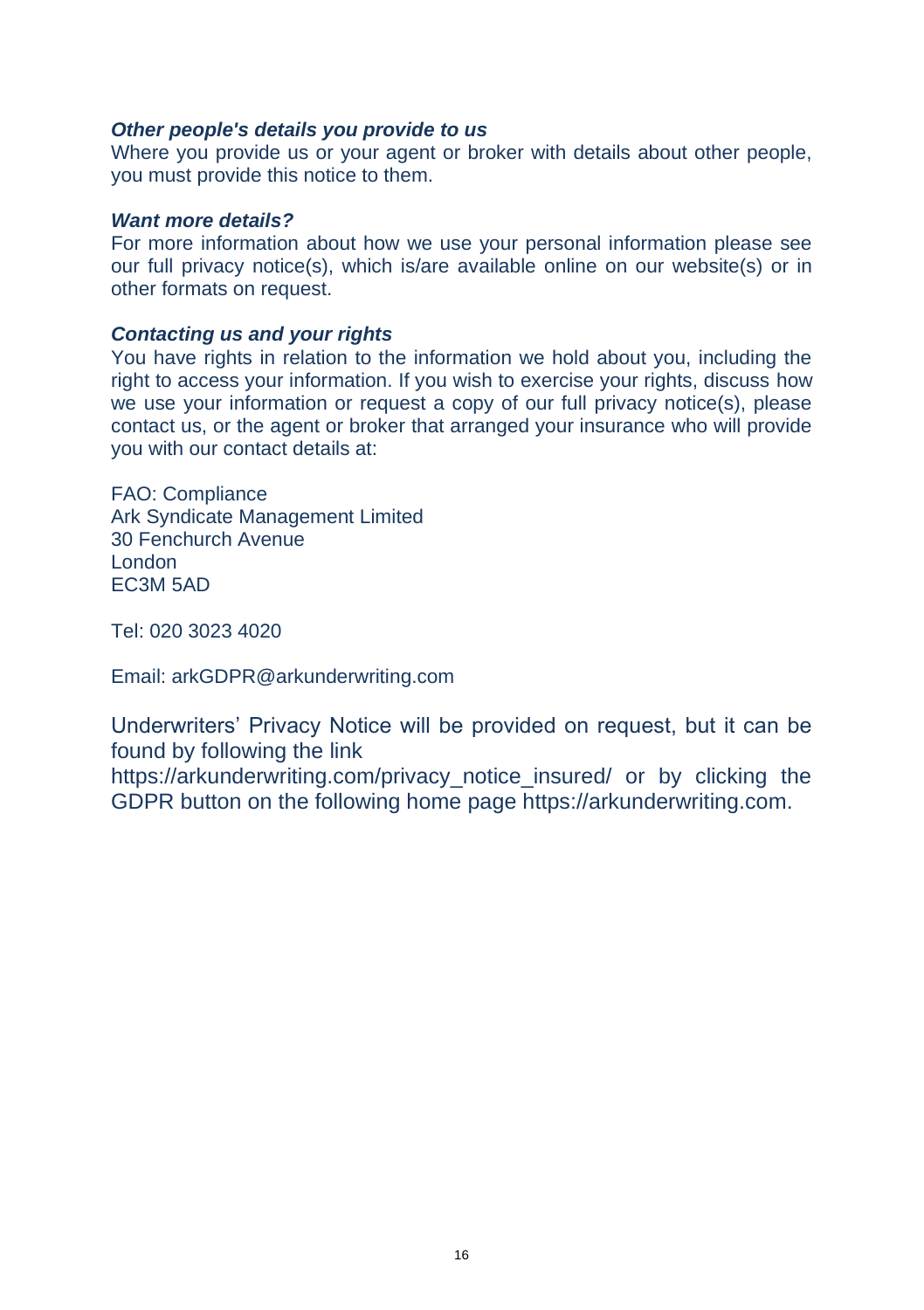## **SECTION 1. MEDICAL AND ADDITIONAL EXPENSES**

The Underwriters will pay up to the **Sum Insured** each **Insured Person** for the following expenses should they suffer **Bodily Injury** or illness during the Operative Time: -

- 1. Normal and necessary expenses incurred outside the **United Kingdom** for medical or surgical treatment including specialists' fees, emergency dental treatment up to GBP500 for the immediate relief of pain only, emergency ophthalmic fees, hospital, nursing home and nursing attendance charges, physiotherapy, massage and manipulative treatment, surgical and medical requisites, ambulance charges, sea ambulance rescue and hyperbaric treatment costs.
- 2. Reasonable additional accommodation and travel expenses incurred by the **Insured Person** and any one **Close Relative** or member of their **Travel Party** who has to remain or travel with the injured or ill **Insured Person**.
- 3. Reasonable accommodation and travel expenses of one person to travel from the **United Kingdom** if their presence with an injured or ill **Insured Person** is necessary on medical grounds.
- 4. Reasonable expenses incurred in transporting the remains or ashes of the **Insured Person** to their former place of residence in the **United Kingdom** or reasonable funeral expenses incurred abroad.
- 5. Expenses incurred for the provision of an air ambulance or the use of air transport, including qualified attendants, to repatriate the seriously ill or injured **Insured Person** to the **United Kingdom**.

## **EXCLUSIONS**

In addition to the GENERAL EXCLUSIONS the Underwriters shall not be liable to pay for: -

- 1. The first GBP50 of each and every loss, each **Insured Person**.
- 2. Any expenses arising from pregnancy, childbirth or any medical complications resulting therefrom if the expected delivery date is during the trip or within 8 weeks of the end of the trip.
- 3. Any claims consequent upon a sexually transmitted disease or any expenses incurred either directly or indirectly in the treatment, diagnosis or counselling of Acquired Immune Deficiency Syndrome (A.I.D.S.), A.I.D.S. Related Complex (A.R.C.) or Human Immunodeficiency Virus (H.I.V.) howsoever these have been acquired or may be named.

**Note**: Claims for repatriation on the grounds of the fear of contracting A.I.D.S. from medical treatment will not be admitted.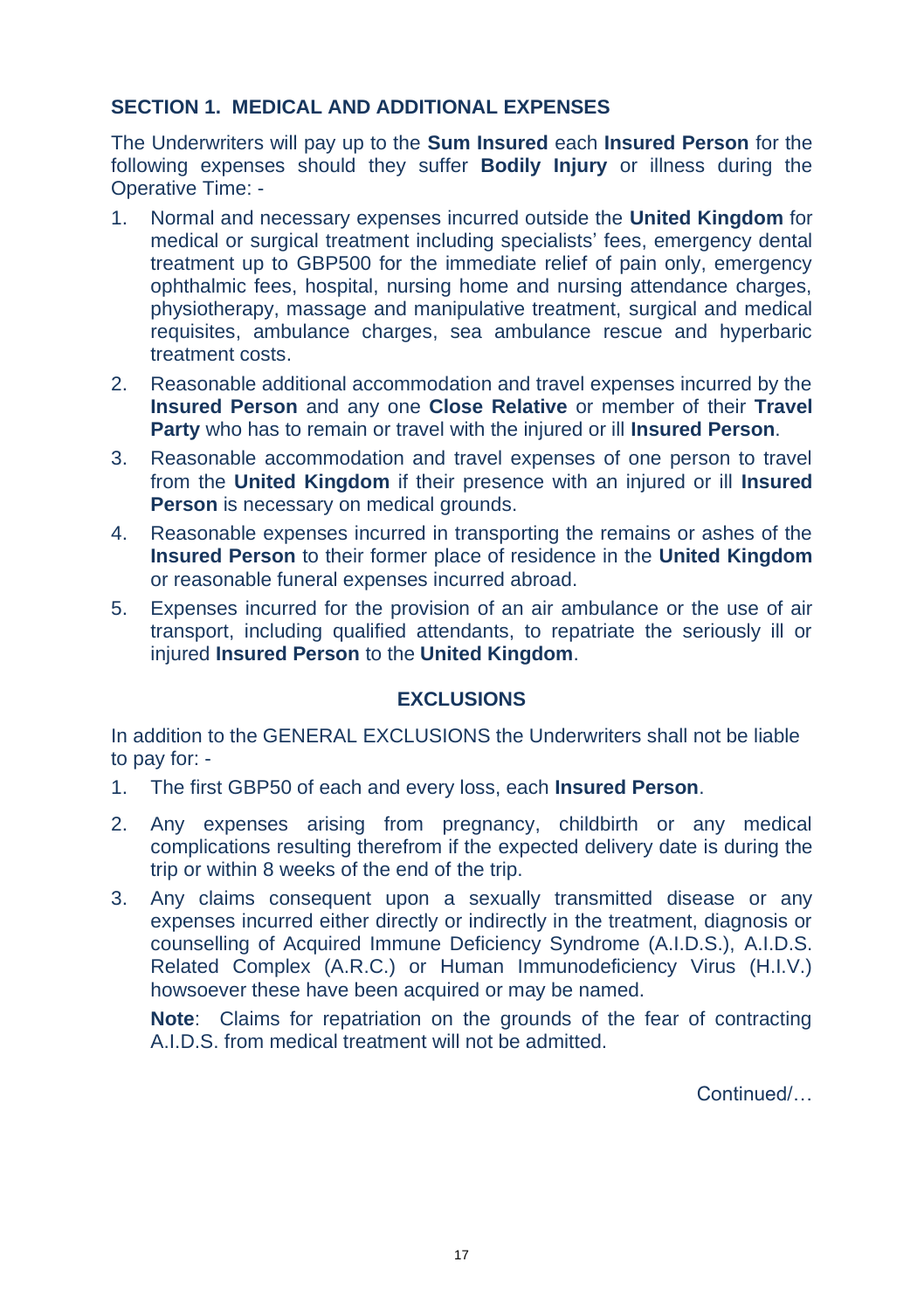## **SECTION 1 EXCLUSIONS (continued)**

- 4. Any claims where the **Insured Person** is involved in (except as a spectator):
	- a) Mountaineering or rock climbing normally involving the use of ropes and/or guide ropes, or free climbing, or potholing, or cave diving (other than cavern diving), or
	- b) Motor sports or any other sports tours, or
	- c) Aeronautics or aviation, other than as a passenger.
- 5. The costs of continuing regular medication for any condition for which medical advice or treatment is being followed at the time of booking or commencing a trip.
- 6. Any expenses incurred more than 12 months after the date the first expense was incurred or any continuing expense if the **Insured Person** has refused the option of repatriation to the **United Kingdom**.
- 7. Any expenses for treatment that could have been delayed until the **Insured Person's** return to the **United Kingdom**.
- 8. Food, drink and other living costs, other than as a hospital in-patient, and phone charges other than to the Emergency Service Company.
- 9. Any expenses arising from the **Insured Person**'s failure to comply with the current safety recommendations of the **Insured Person**'s diving association.
- 10. Any claim arising directly as a result of the **Insured Person**'s failure to take prescribed medication with them on a trip.

## **Additional Exclusion in respect of Multi Trip Travel Insurance only**

11. Any claims arising from **Bodily Injury** or illness of the **Insured Person**, where such condition has already been the subject of a claim under this Certificate in respect of any earlier trip.

## **SPECIAL CONDITION RELATING TO SECTION 1**

In addition to the GENERAL CONDITIONS: -

1. It is a Condition of this Insurance that under sub-sections 2, 3, 4 and 5 of this Section, any claims for costs or expenses must be pre-authorised by the Emergency Service Company as shown in the section 'Who To Contact' on page 12.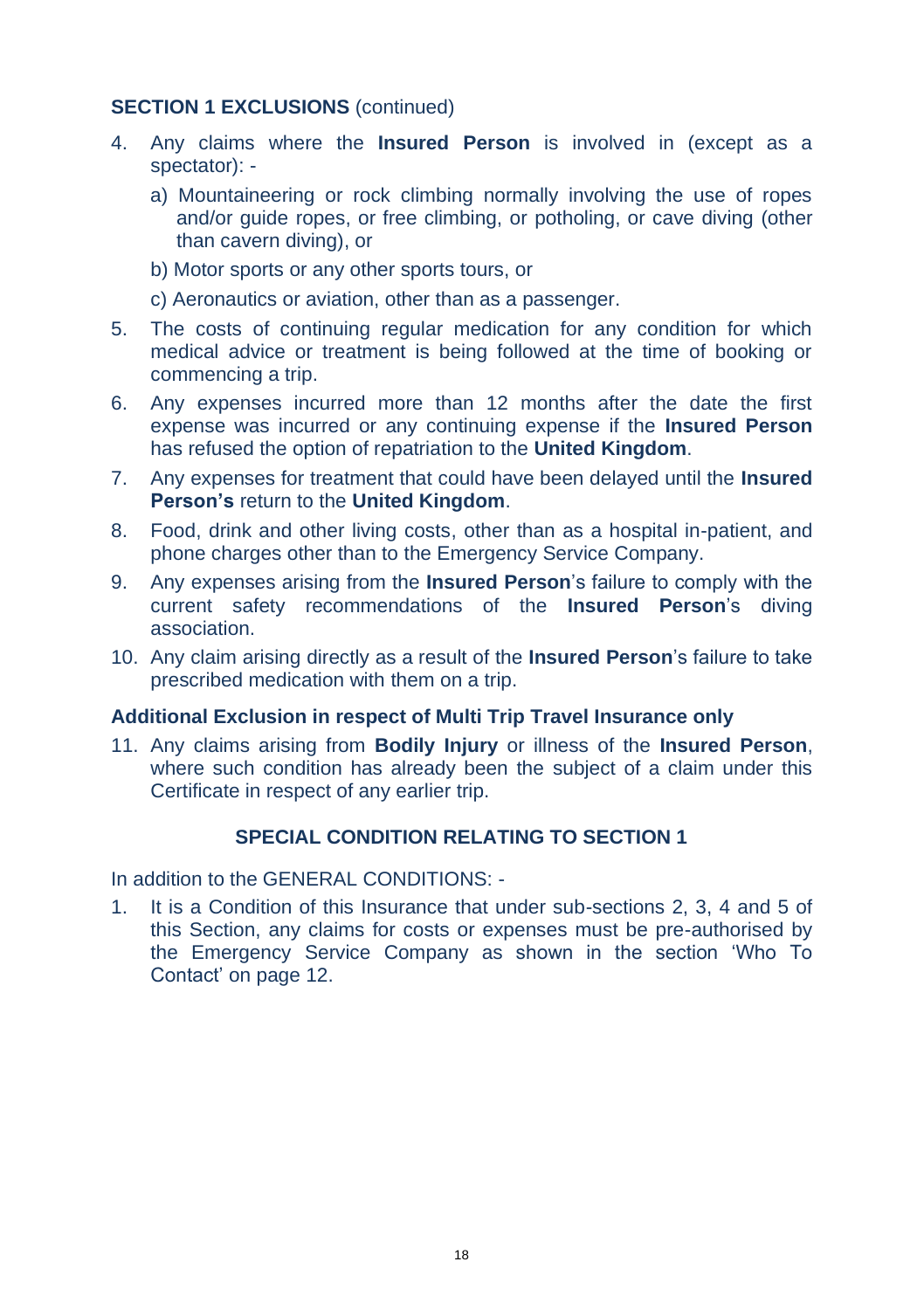## **SECTION 2. CANCELLATION AND CURTAILMENT**

The Underwriters will pay up to the **Sum Insured** each **Insured Person** for any irrecoverable payments paid or contracted to be paid for unused travel, accommodation and pre-booked excursions and pre-booked dive trips (including additional reasonable accommodation and travel expenses incurred for return to the **United Kingdom**) should the trip be cancelled or **Curtailed** during the Operative Time, directly as a result of: -

- 1. Death, **Bodily Injury,** illness or compulsory quarantine of:
	- a) The **Insured Person**, or
	- b) Any member of the **Travel Party**, or
	- c) Any person with whom the **Insured Person** intends to reside with during the trip, or
	- d) Any **Close Relative** or business associate necessitating the **Insured Person's** presence in the **United Kingdom**.
- 2. Redundancy (provided that such redundancy qualifies for payment under the **United Kingdom's** Redundancy Payments Acts) of:
	- a) The **Insured Person**, or
	- b) Any member of the **Travel Party**.
- 3. Summoning to jury service or witness attendance in a court of the **United Kingdom** or unavoidable requirement to be present in the **United Kingdom** for service in any military or civil emergency of:
	- a) The **Insured Person,** or
	- b) Any member of the **Travel Party**.
- 4. Major damage or burglary within 7 days immediately prior to a trip at the home or place of business of:
	- a) The **Insured Person**, or
	- b) Any member of the **Travel Party**, or
	- c) Any person with whom the **Insured Person** intends to reside with during the trip.
- 5. Adverse weather conditions making it impossible for the **Insured Person** to travel to the point of departure at commencement of the outward trip.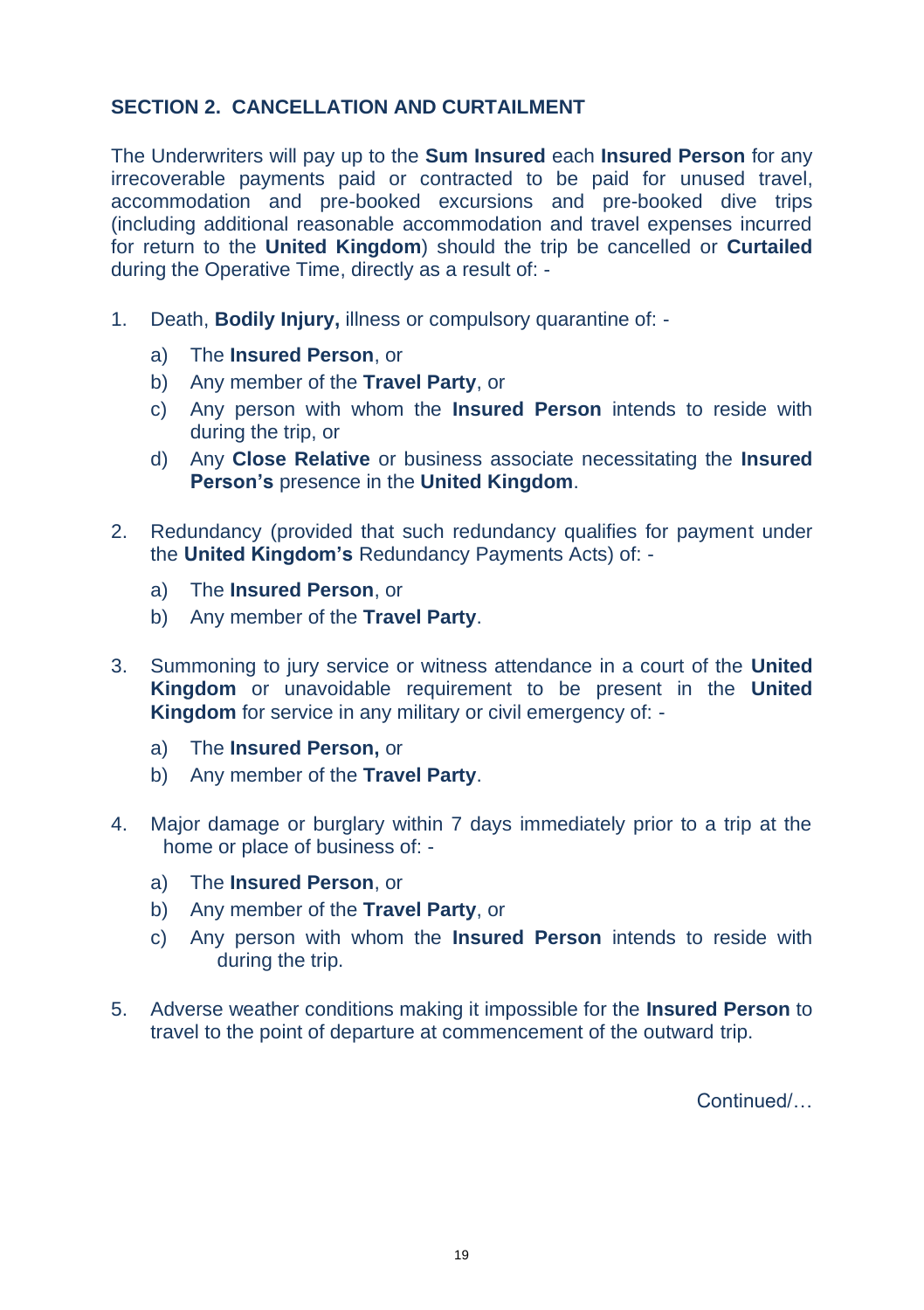## **SECTION 2. CANCELLATION AND CURTAILMENT (continued)**

## **EXCLUSIONS**

In addition to the GENERAL EXCLUSIONS the Underwriters shall not be liable to pay for: -

- 1. The first GBP50 of each and every loss, each **Insured Person**.
- 2. Any expenses arising from pregnancy, childbirth or any medical complications resulting therefrom if the expected delivery date is during the trip or within 8 weeks of the end of the trip.
- 3. Any claims consequent upon a sexually transmitted disease or any expenses incurred either directly or indirectly in the treatment, diagnosis or counselling of Acquired Immune Deficiency Syndrome (A.I.D.S.), A.I.D.S. Related Complex (A.R.C.) or Human Immunodeficiency Virus (H.I.V.) howsoever these have been acquired or may be named.

**Note**: Claims for repatriation on the grounds of the fear of contracting A.I.D.S. from medical treatment will not be admitted.

4. Any claims attributable to any condition or set of circumstances known to the **Insured Person** at the time of effecting this Insurance or booking a trip, where such condition or set of circumstances could reasonably have been expected to give rise to cancellation or **Curtailment** of a trip.

**Note**: No endorsement or amendment to this Insurance shall override this Exclusion.

- 5. Any claims where medical or other suitable evidence is not provided as proof of the necessity to cancel or **Curtail** a trip.
- 6. The **Insured Person's** disinclination to travel.
- 7. Any **Curtailment** claims where the Insured Person is involved in (except as a spectator):
	- a) Mountaineering or rock climbing normally involving the use of ropes and/or guide ropes, or free climbing, or potholing, or cave diving (other than cavern diving), or
	- b) Motor sports or any other sports tours, or
	- c) Aeronautics or aviation, other than as a passenger.
- 8. Bank charges or transaction fees on cancellation claims.
- 9. Any claims arising as a result of the **Insured Person** failing to take prescribed medication with them on a trip.
- 10. Any expenses that have been paid for using vouchers, reward or loyalty points or schemes.
- 11. Any claim arising as a direct result of the **Insured Person**'s failure to take prescribed medication with them on a trip.
- 12. Any costs or expenses claimable under the Package Travel and Linked Travel Arrangements Regulations 2018, ATOL Regulations or Section 75 of the Consumer Credit Act.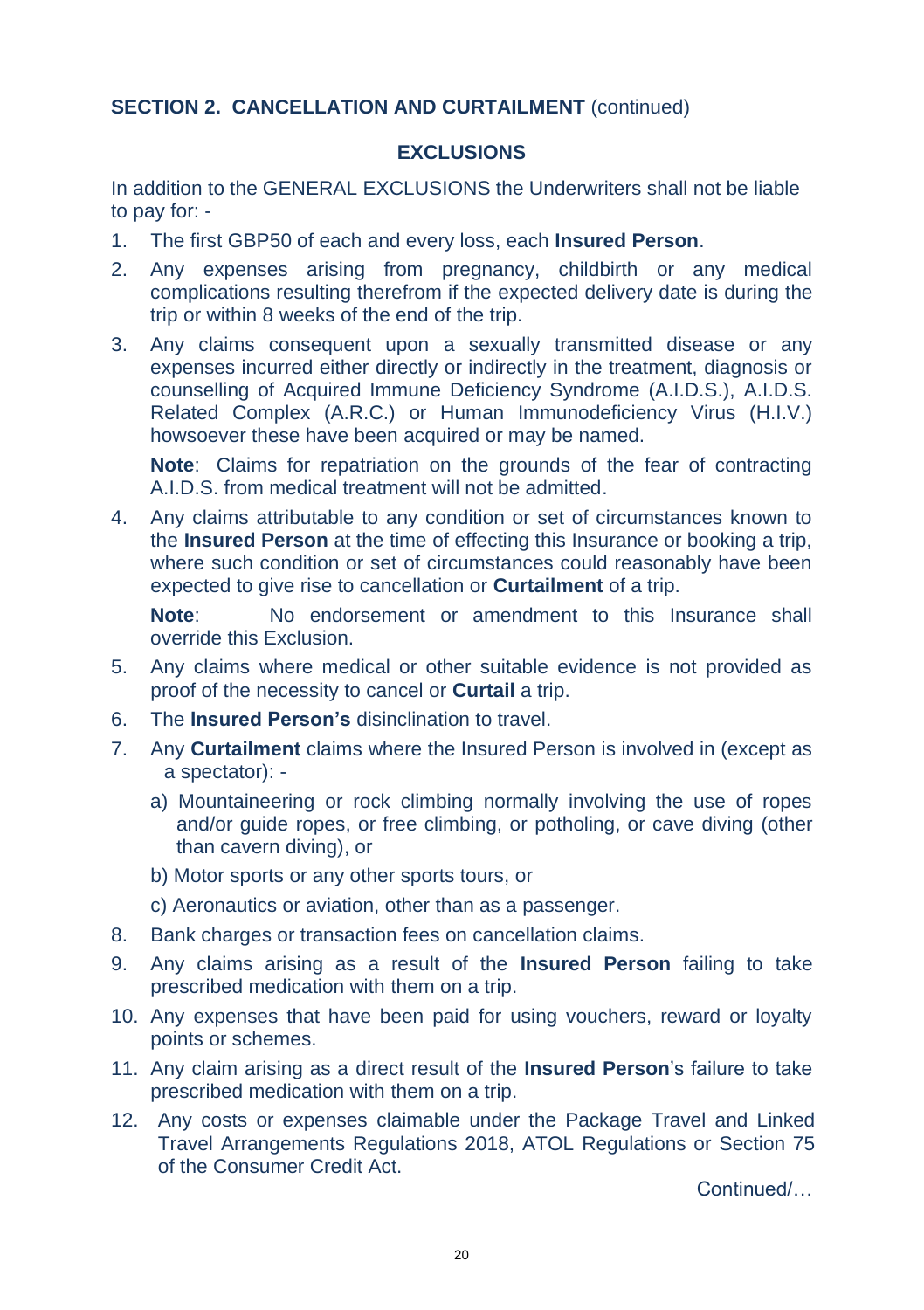## **SECTION 2. CANCELLATION AND CURTAILMENT (continued)**

## **Additional Exclusion in respect of Multi Trip Travel Insurances only**

13. Any claims arising from **Bodily Injury** or illness of the **Insured Person**, where such condition has already been the subject of a claim under this Certificate in respect of any earlier trip.

## **SPECIAL CONDITIONS RELATING TO SECTION 2**

In addition to the GENERAL CONDITIONS: -

- 1. In the event of the **Curtailment** of a package holiday, the Underwriters' liability shall be calculated as a pro-rata proportion of the holiday cost, with the commencement of the **Curtailment** being the date the **Insured Person** arrived at their home in the **United Kingdom**.
- 2. Any claims for **Curtailment** must be pre-authorised by the Emergency Service Company as shown in the section "Who To Contact" on page 12.

## **SECTION 3. JOURNEY CONTINUATION AND DELAY**

Part 1 - Journey Continuation

The Underwriters will pay up to the **Sum Insured** each **Insured Person** for reasonable additional travel and related accommodation expenses incurred to enable them to reach a reserved overseas travel connection or accommodation or up to 30% of the **Sum Insured** each **Insured Person** for such expenses to enable them to return to their home in the **United Kingdom** should, during the Operative Time: -

- a) The aircraft, sea vessel, coach or train on which the **Insured Person** is booked to travel, or
- b) The means of transport in which the **Insured Person** is travelling or intending to travel to reach the aircraft, sea vessel, coach or train or accommodation

Be delayed or interrupted as a result of one or more of the Insured Events listed in this Section.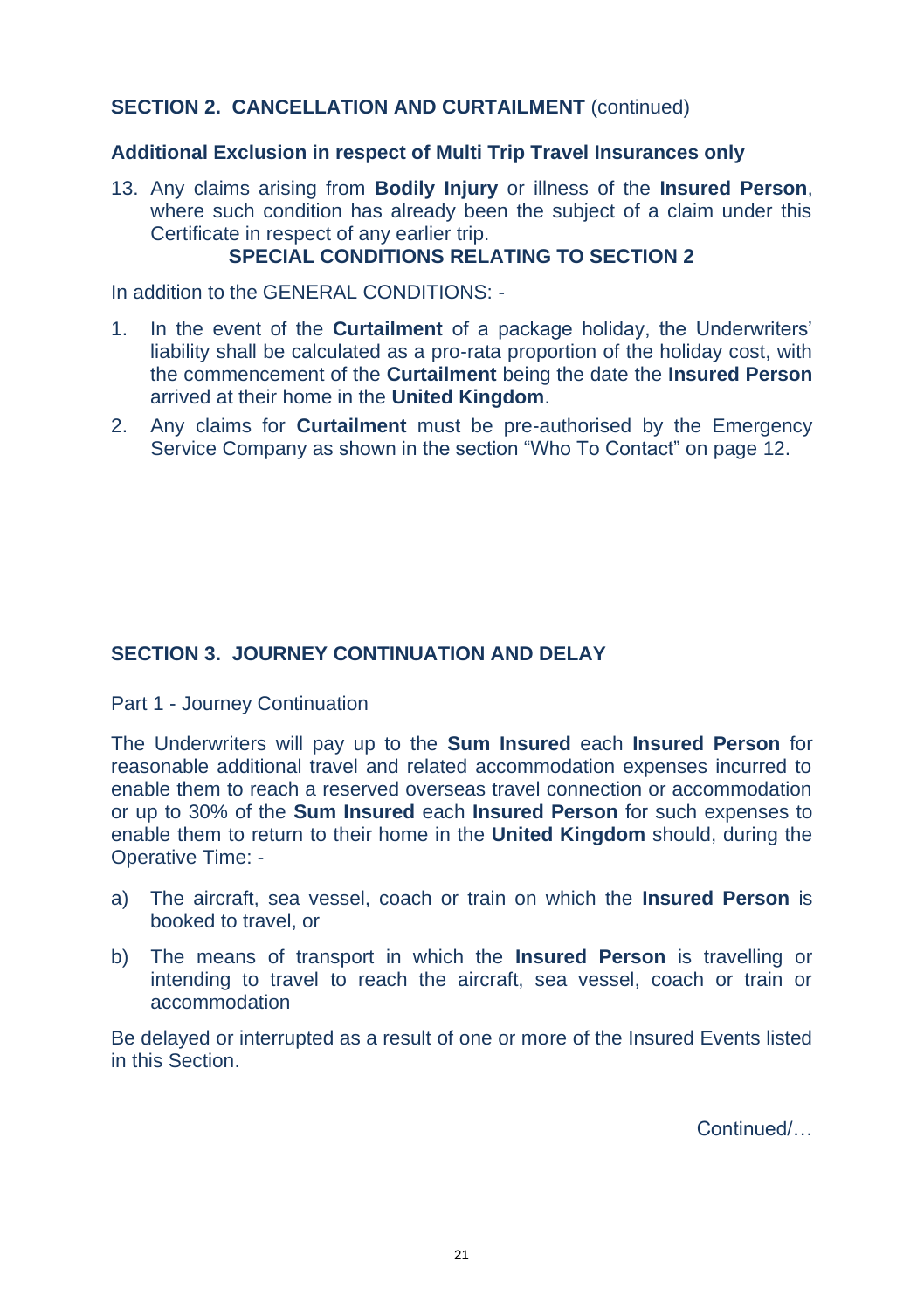## **SECTION 3. JOURNEY CONTINUATION AND DELAY (continued)**

## Part 2 - Delay

## Either:-

a) The Underwriters will pay up to the **Sum Insured** each **Insured Person** in accordance with the following scale, should the original scheduled departure time of the aircraft, sea vessel, coach or train on which they are booked for travel be delayed as a result of one or more of the Insured Events listed in this Section.

Scale: -

- 1. GBP30 for the first completed 12 hour period of delay, and
- 2. GBP15 for each subsequent completed 12 hour period of delay up to but not exceeding the **Sum Insured**,

Or

b) If, as a result of one or more of the Insured Events listed in this Section, the Insured Person is delayed for at least 24 hours at the commencement of the trip, the Underwriters will pay up to the **Sum Insured** under Section 2 – Cancellation and **Curtailment** - each **Insured Person** for any irrecoverable payments paid or contracted to be paid in respect of travel and accommodation in the event that they opt to cancel the trip.

#### Insured Events

1. In respect of non-scheduled public transport: -

Strike, locked out workers, industrial action, riot or civil commotion, bomb scare, criminal or terrorist act, fire, avalanche, landslide, earthquake, flood or accident to or mechanical breakdown of such non-scheduled transport.

2. In respect of scheduled public transport: - The contingencies specified in 1 above, and adverse weather conditions.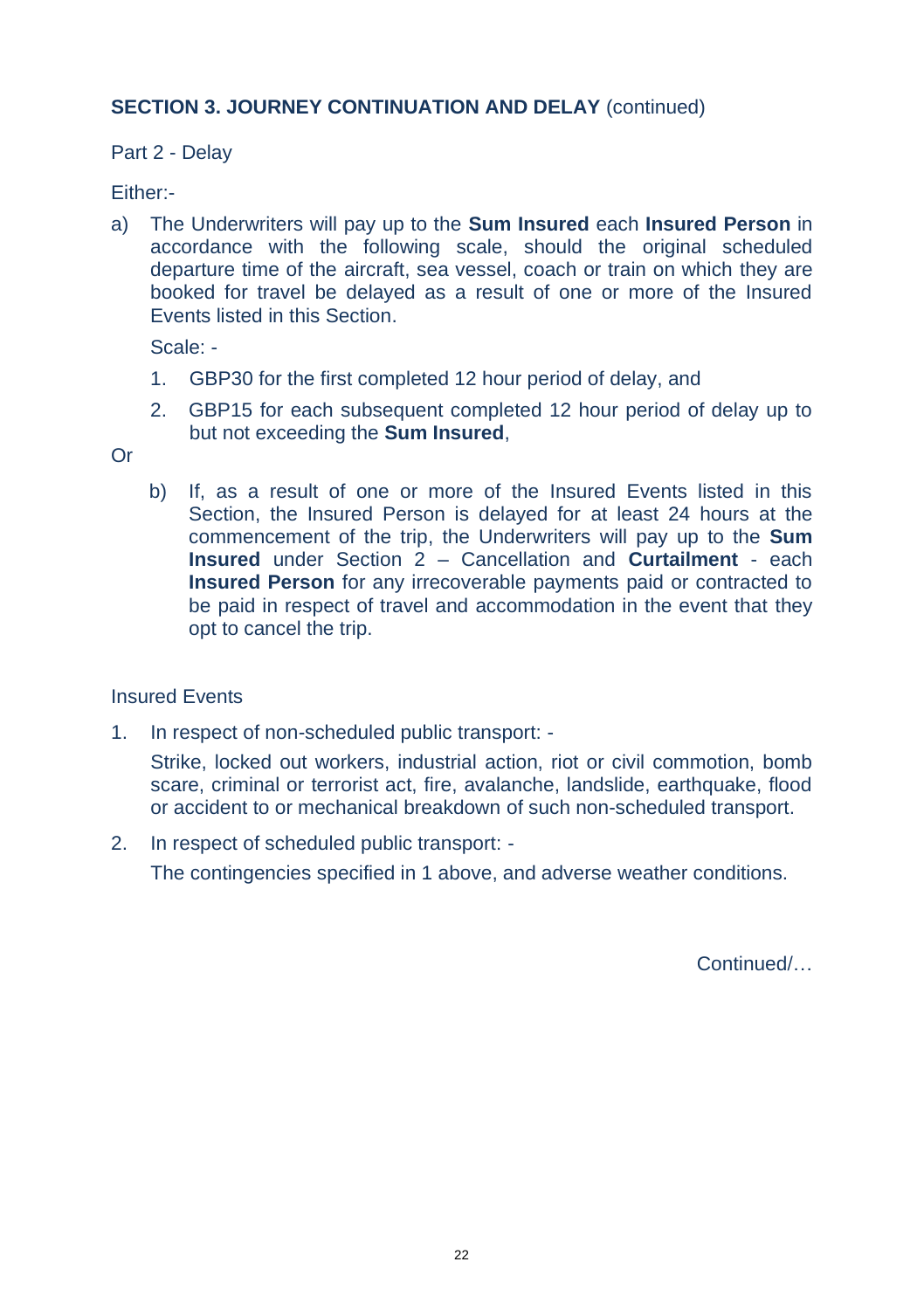## **SECTION 3. JOURNEY CONTINUATION AND DELAY (continued)**

## **EXCLUSIONS**

In addition to the GENERAL EXCLUSIONS the Underwriters shall not be liable to pay for: -

- 1. Any claims arising out of any of the contingencies specified under Insured Events if they had already started or been forecast before the original bookings were made or prior to the date of issue of this Insurance.
- 2. Withdrawal from service (temporary or otherwise) of an aircraft or sea vessel on the recommendation of the Civil Aviation Authority or Port Authority or any similar organisation.
- 3. Additional costs where the travel agent, tour operator or provider of transport has offered alternative travel arrangements, reimbursement, compensation or similar.
- 4. In respect of Parts 1 and 2b) only, the first GBP50 of each and every loss each **Insured Person**.
- 5. Any claims attributable to any condition or set of circumstances known to the **Insured Person** at the time of effecting this Insurance or booking a trip, where such condition or set of circumstances could reasonably have been expected to give rise to a claim under this Section.

**Note**: No endorsement or amendment to this Insurance shall override this Exclusion.

6. In respect of Part 2 only, any claims arising directly or indirectly out of the failure of the **Insured Person** to check in according to their itinerary.

## **SPECIAL CONDITIONS RELATING TO SECTION 3**

In addition to the GENERAL CONDITIONS

- 1. A claim can only be made under one of the Parts of this Section in respect of each loss.
- 2. The **Insured Person** must allow sufficient time for the transport that they are travelling in to arrive and deliver them to the departure point so that they can check-in according to their itinerary.
- 3. The **Insured Person** must comply with the terms of contract of the travel agent, tour operator or provider of transport.
- 4. The **Insured Person** must obtain confirmation in writing from the carriers or their handling agents of the number of hours of delay and the reason for the delay.
- 5. In respect of travel delay claims, the period of delay shall be calculated from the original scheduled departure time until the actual departure time of the aircraft, sea vessel, coach or train on which the **Insured Person** is due to travel.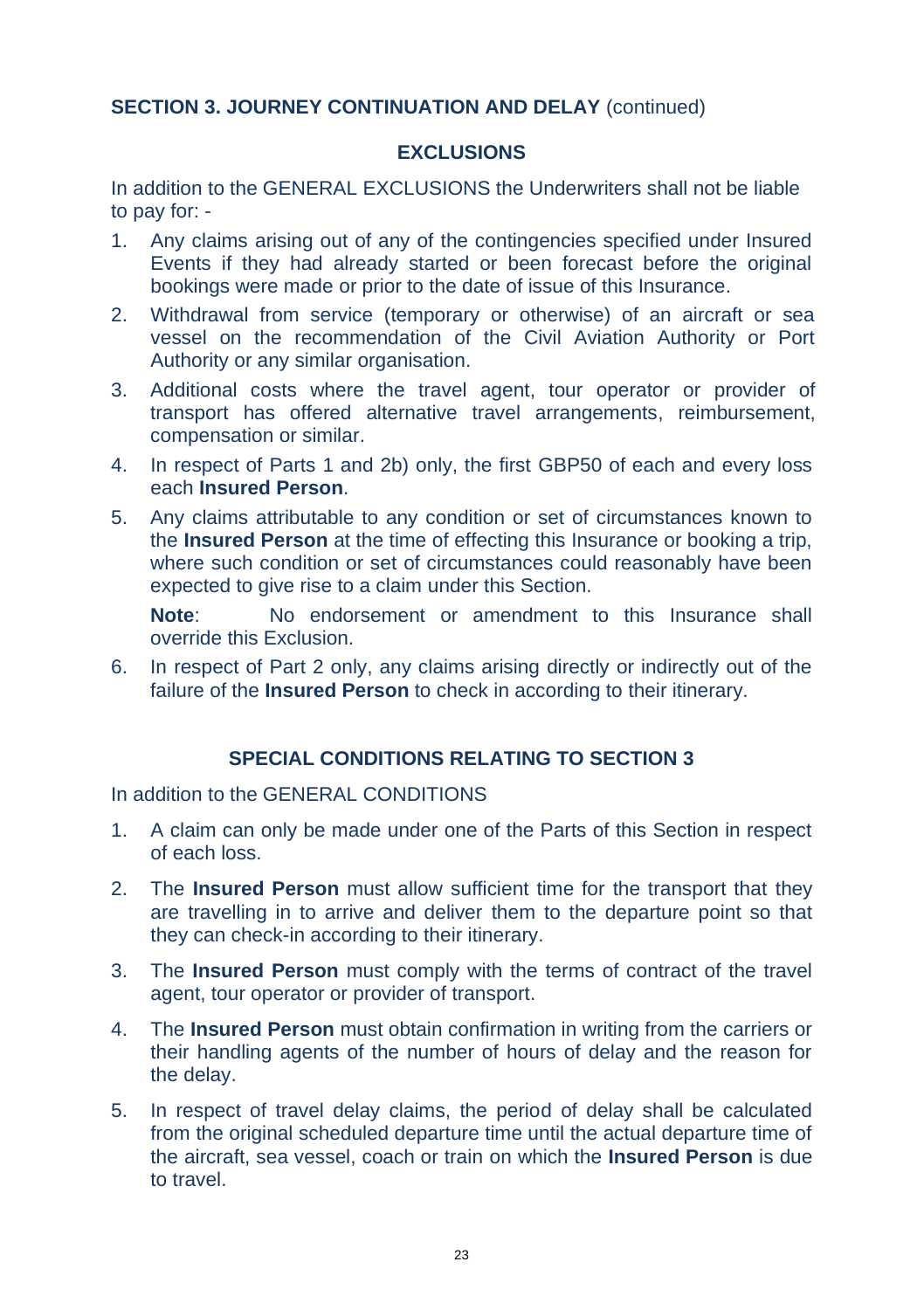## **SECTION 4. PERSONAL LIABILITY**

The Underwriters will indemnify up to the **Sum Insured** each **Insured Person**, any one event or series of events in all (including legal expenses), should they become legally liable to pay claims for accidental bodily injury to the public or accidental loss of or damage to property, occurring during the Operative Time.

#### **EXCLUSIONS**

In addition to the GENERAL EXCLUSIONS the Underwriters shall not be liable to pay for: -

- 1. Any claims arising out of accidental bodily injury to any member of the **Insured Person's** family or household or to any employee or business associate.
- 2. Any claims arising from loss of or damage to property belonging to or in the care, custody or control of the **Insured Person** or any member of their family or household or of an employee or business associate.
- 3. Any claims arising out of the ownership, possession or use of any horse drawn or mechanically propelled vehicle (other than golf buggies), aircraft, waterborne craft (other than sailboards, surfboards, canoes, rowing dinghies, foot or hand propelled paddle boats, and inflatable dinghies), firearms or animals.
- 4. Any claims arising out of the ownership, possession, occupation or use of lands or buildings.
- 5. Any claims arising out of the profession, occupation or business of the **Insured Person** or arising out of liability assumed under a contract, if such liability would not otherwise have attached.
- 6. Any claims arising from the **Insured Person**'s failure to comply with the current safety recommendations of the **Insured Person**'s diving association.

## **SPECIAL CONDITIONS APPLYING TO SECTION 4.**

In addition to the GENERAL CONDITIONS

- 1. The **Insured Person** must not make any admission of liability whatsoever, or make any arrangements, offer, promise or payment without the written consent of the Underwriters.
- 2. The Underwriters shall be entitled, if they so desire, to take over and conduct in the name of the **Insured Person**, the defence of any claim or to prosecute in the **Insured Person**'s name for their own benefit any claims for indemnity or damages or otherwise against any third party, and shall have full discretion in the conduct of any negotiations or proceedings or the settlement of any claim. The **Insured Person** shall, whenever possible, give all such information and assistance as the Underwriters may require.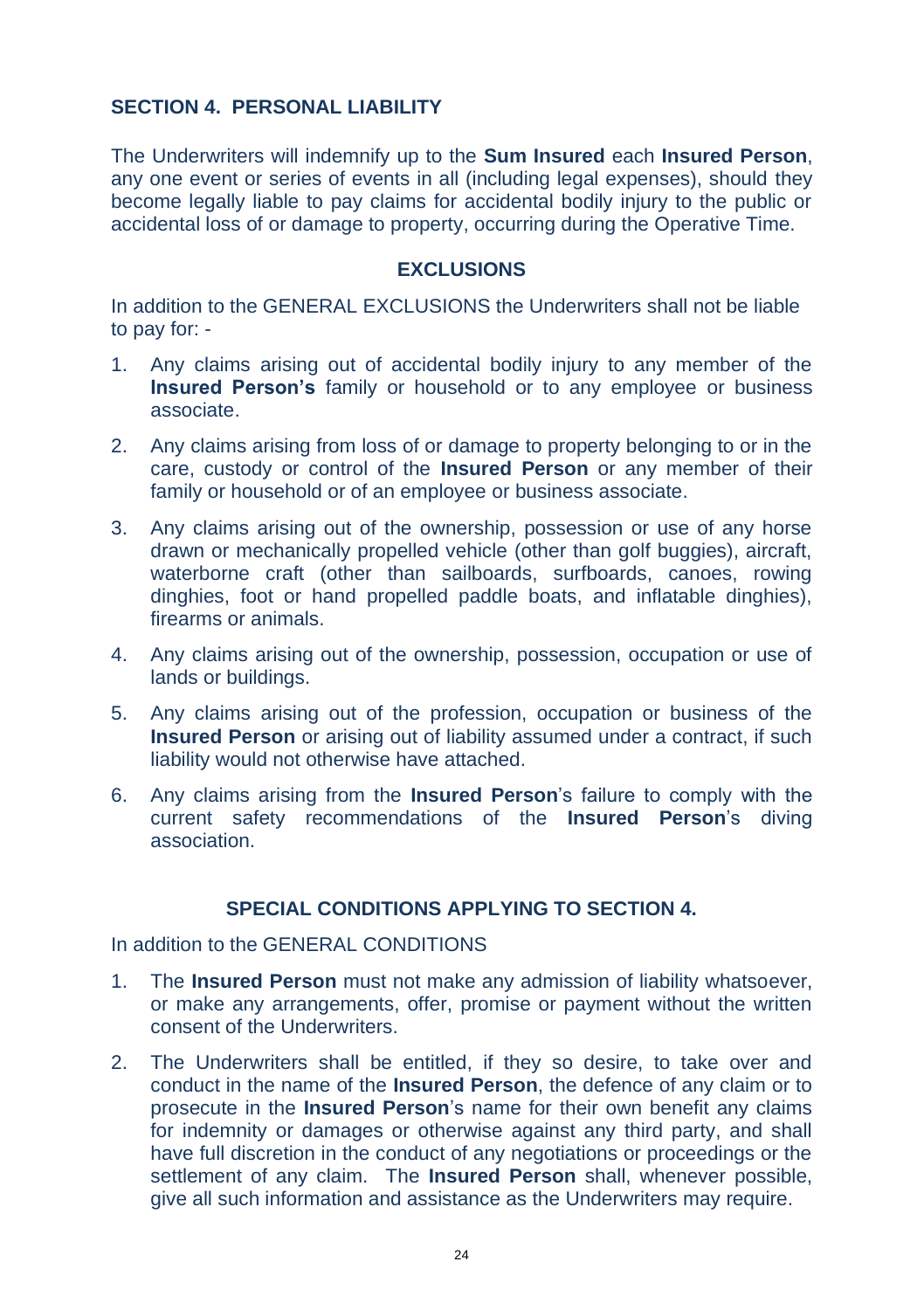## **SECTION 5. LEGAL EXPENSES**

The Underwriters will pay up to the **Sum Insured** each **Insured Person** for legal expenses incurred by or on behalf of the **Insured Person** in the pursuit of a claim for damages against a third party who has caused their **Bodily Injury** or illness during the Operative Time.

## **EXCLUSIONS**

In addition to the GENERAL EXCLUSIONS the Underwriters shall not be liable to pay for: -

1. Legal expenses incurred without their written consent (which shall not be unreasonably withheld).

2. Actions against travel agents, tour operators, Underwriters or their agents, the **Insured Person's** family, an employee or business associate.

## **SPECIAL CONDITIONS APPLYING TO SECTION 5.**

In addition to the GENERAL CONDITIONS

- 1. Claims must be notified to the Claims Administrator within 60 days of occurrence.
- 2. The Underwriters shall be entitled to nominate and appoint a legal representative to act on behalf of the **Insured Person** and to have direct access to the legal representative at all times.
- 3. The Underwriters reserve the right to withdraw at any stage and thereafter they shall not be liable for any further expenses.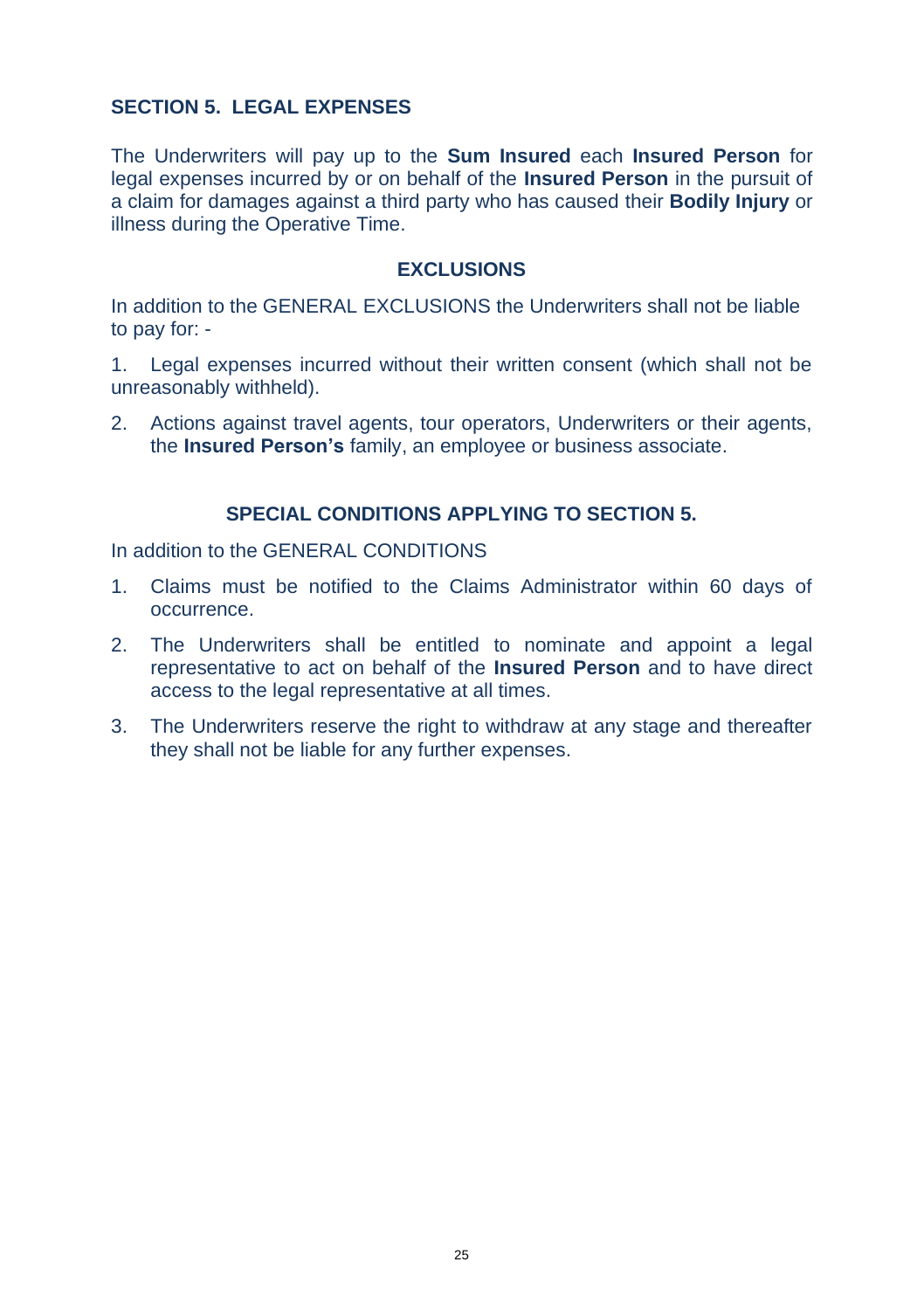## **SECTION 6. PERSONAL ACCIDENT**

The Underwriters will pay up to the **Sum Insured** each **Insured Person** in accordance with the following Schedule of Compensation should they suffer **Bodily Injury** during the Operative Time.

## **SCHEDULE OF COMPENSATION**

1. Death 40% of the **Sum Insured** 2. **Loss of Sight** of One or Both Eyes 100% of the **Sum Insured** 3. **Loss of** One or More **Limbs** 100% of the **Sum Insured** 4. **Permanent Total Disablement** 100% of the **Sum Insured** (Other than **Loss of Sight** or **Limb**).

## **Provided Always That: -**

- 1. Compensation shall not be payable under more than one of the items of the Schedule of Compensation in respect of the consequences of one **Accident.**
- 2. The **Sum Insured** by Item 1 of the Schedule of Compensation shall be restricted to GBP2,500 in respect of **Insured Persons** under 18 years of age, or under 23 years of age if in full time education.
- 3. If an **Accident** causes the death of the **Insured Person** within twelve months following the date of the **Accident** and prior to a settlement under Items 2 to 4 of the Schedule of Compensation, the amount paid shall be that provided for in the case of death.
- 4. The total sum payable under this Section in respect of any one **Insured Person** for any one or more **Accidents** shall not exceed in all, the largest **Sum Insured** payable under any one of the items of the Schedule of Compensation.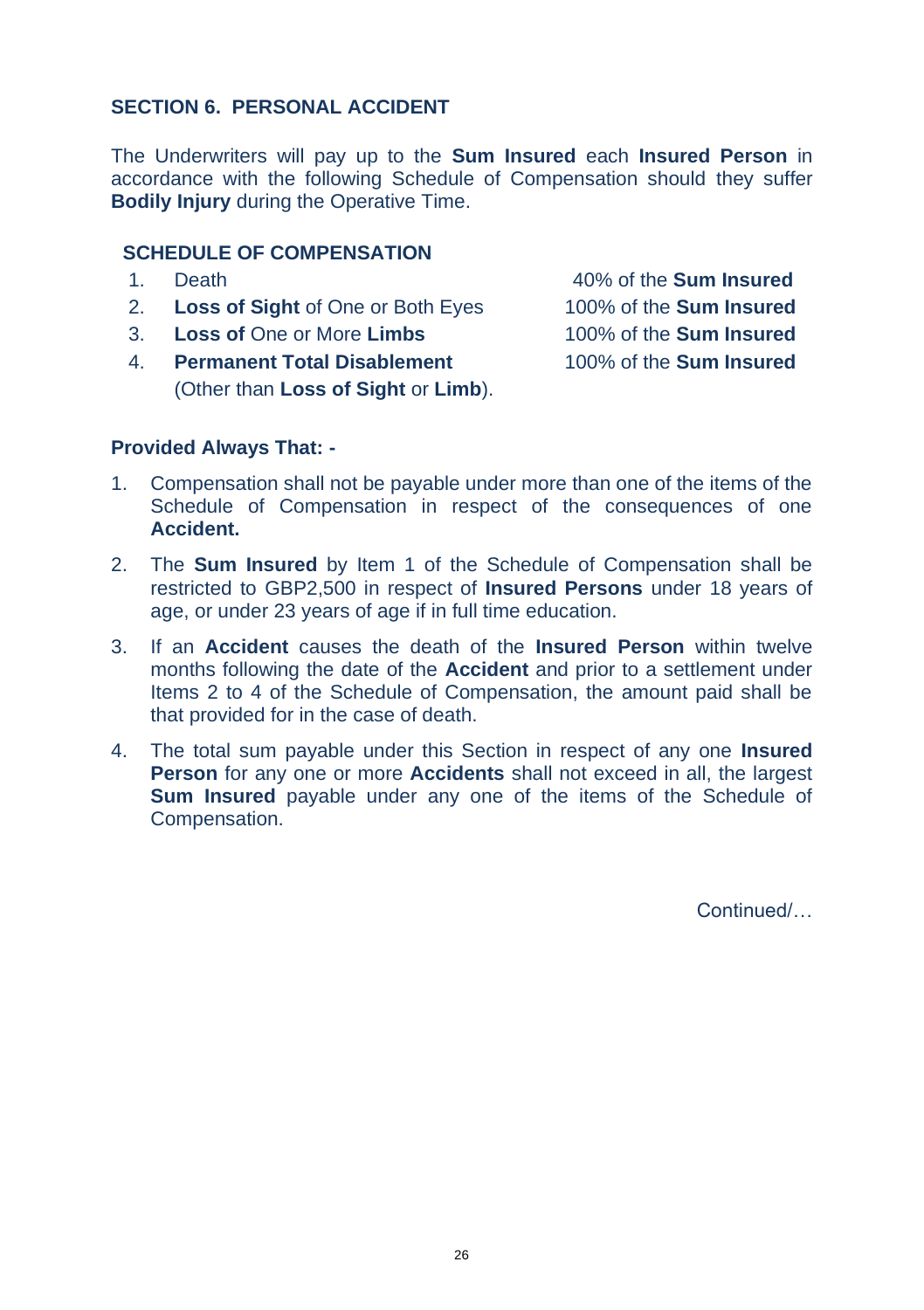## **SECTION 6. PERSONAL ACCIDENT** (continued)

#### **EXCLUSIONS**

In addition to the GENERAL EXCLUSIONS, this Insurance does not cover:

- 1. Any claims where the **Insured Person** is involved in (except as a spectator):
	- a) Mountaineering or rock climbing normally involving the use of ropes and/or guide ropes, or free climbing, or potholing, or cave diving (other than cavern diving), or
	- b) Motor sports or any other sports tours, or
	- c) Aeronautics or aviation, other than as a passenger.
- 2. Any claims arising from the **Insured Person**'s failure to comply with the current safety recommendations of the **Insured Person**'s diving association.

## **SPECIAL CONDITION APPLYING TO SECTION 6.**

In addition to the GENERAL CONDITIONS:-

1. In the event of an **Accident** involving more than one **Insured Person** where the claim exceeds GBP250,000, the compensation payable in respect of each **Insured Person** shall be proportionately reduced until the total does not exceed GBP250,000.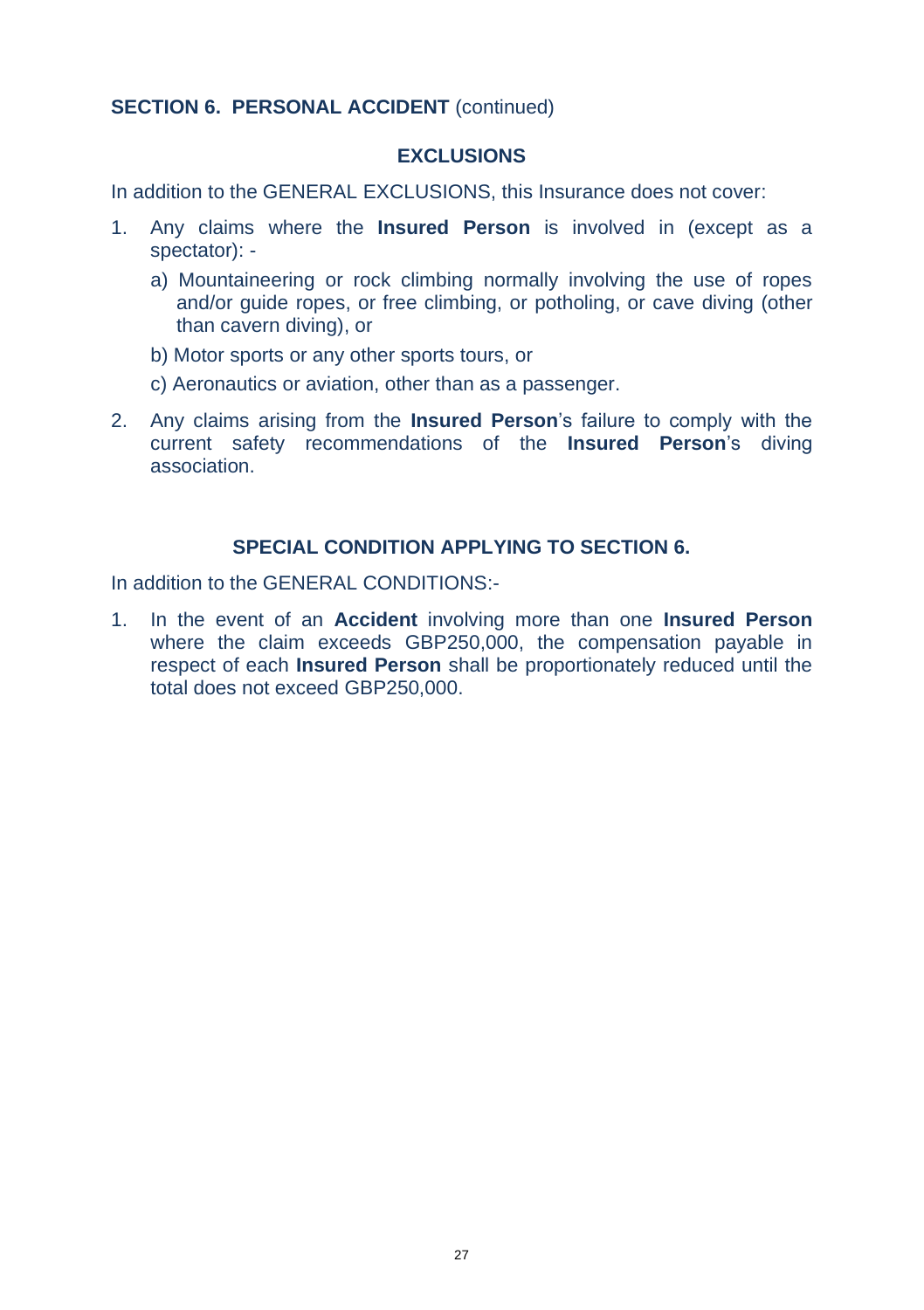## **SECTION 7. HOSPITAL BENEFIT**

The Underwriters will pay GBP25 for each completed 24-hour period up to the **Sum Insured**, should the **Insured Person** suffer **Bodily Injury** or illness during the Operative Time**,** which necessitates in-patient hospital treatment outside the **United Kingdom**.

#### **EXCLUSIONS**

In addition to the GENERAL EXCLUSIONS the Underwriters shall not be liable to pay for: -

- 1. Any expenses arising from pregnancy, childbirth or any medical complications resulting therefrom if the expected delivery date is during the trip or within 8 weeks of the end of the trip.
- 2. Any claims consequent upon a sexually transmitted disease or any expenses incurred either directly or indirectly in the treatment, diagnosis or counselling of Acquired Immune Deficiency Syndrome (A.I.D.S.), A.I.D.S. Related Complex (A.R.C.) or Human Immunodeficiency Virus (H.I.V.) howsoever these have been acquired or may be named.
- 3. Any claims where the **Insured Person** is involved in (except as a spectator):
	- a) Mountaineering or rock climbing normally involving the use of ropes and/or guide ropes, or free climbing, or potholing, or cave diving (other than cavern diving), or
	- b) Motor sports or any other sports tours, or
	- c) Aeronautics or aviation, other than as a passenger.
- 4. Any claims arising from the **Insured Person**'s failure to comply with the current safety recommendations of the **Insured Person**'s diving association.

#### **Additional Exclusion in respect of Multi Trip Travel Insurances only**

5. Any claims arising from **Bodily Injury** or illness of the **Insured Person**, where such condition has already been the subject of a claim under this Certificate in respect of any earlier trip.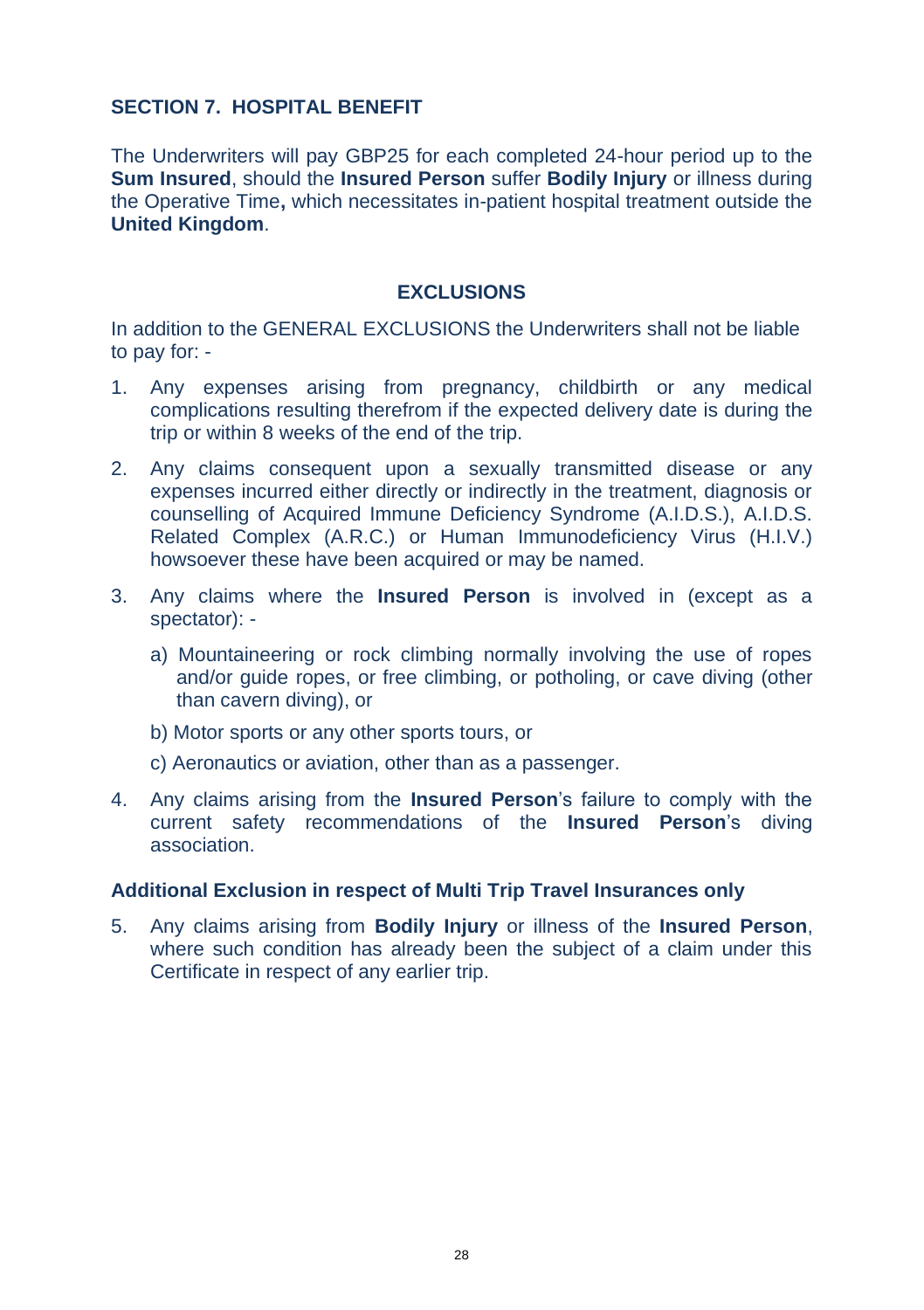## **SECTION 8. PERSONAL BAGGAGE, CLOTHING, DIVING EQUIPMENT, MONEY AND DELAYED BAGGAGE**

The Underwriters will pay up to the **Sum Insured** each **Insured Person** in the event of permanent loss of or damage to accompanied personal baggage. clothing or effects, **Diving Equipment**, underwater camera equipment and **Money** (including reasonable expenses incurred as a result of loss of **Money**), during the Operative Time, subject to: -

- 1. The limit shown in the Schedule for any one article or pair or set of articles
- 2. The limit shown in the Schedule for all **Valuables**
- 3. The limit shown in the Schedule for Cash.

## **EXCLUSIONS**

In addition to the GENERAL EXCLUSIONS the Underwriters shall not be liable to pay for: -

- 1. Any claims due to moth, vermin, wear and tear and gradual deterioration, or **Money** shortages due to error, omission or depreciation in value.
- 2. Any claims in respect of **Money** or **Valuables** unless reported to the police within 24 hours of discovery, and a police statement obtained.
- 3. Any claims arising from confiscation or detention by customs or any other authority.
- 4. Any claims in respect of property otherwise insured.
- 5. The first GBP50 of each and every loss, each **Insured Person**.
- 6. Any loss or damage whilst in the custody of a carrier, unless reported to the carrier within 24 hours and a Property Irregularity Report obtained.
- 7. Any claims in respect of **Valuables** or **Money** whilst in the custody of a carrier.
- 8. Any loss or damage to personal baggage, clothing or effects whilst left **Unattended**.
- 9. Any loss of or damage to **Money** whilst left **Unattended**, unless in a locked safe.
- 10. Any claims arising out of electrical and/or mechanical breakdown.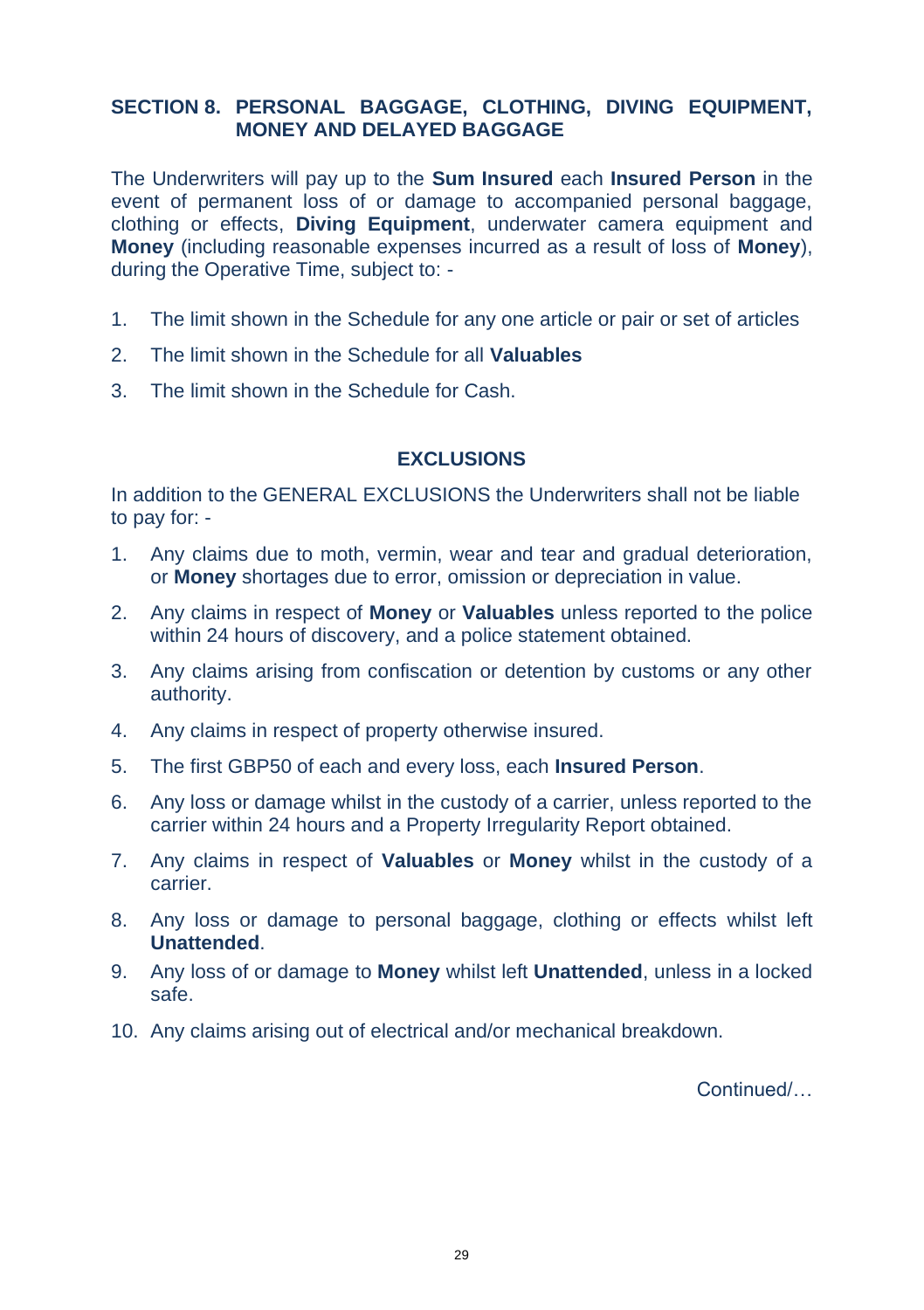## **SECTION 8. PERSONAL BAGGAGE, CLOTHING, DIVING EQUIPMENT, MONEY AND DELAYED BAGGAGE** (continued)

## **Exclusions** (continued)

- 11. Any claims arising from the fraudulent use of credit cards, charge cards or banker's cards, if the **Insured Person** has not reported the loss of the card to the issuing bank or company, and otherwise not complied with the terms and conditions under which the card was issued. The Underwriters liability shall be limited to any loss not covered by any guarantee given by the issuing bank or company to the **Insured Person**.
- 12. Any claims for **Valuables** where suitable evidence is not provided as proof of ownership.
- 13. Any loss of or damage to **Diving Equipment**, underwater camera equipment or ski equipment **Whilst In Use**.

## **NOTE**

1. In respect of foreign currency and travellers cheques only, cover shall be effective from the time of collection from a bank or travel agent or from 3 days prior to commencement of a trip, whichever is the later, and up to 2 days after completion of a trip, or time of conversion or encashment, whichever is the earlier.

## **SPECIAL CONDITIONS APPLYING TO SECTION 8**

In addition to the GENERAL CONDITIONS: -

1. The **Insured Person** shall, in the event of any loss or damage, take all possible steps to make a recovery.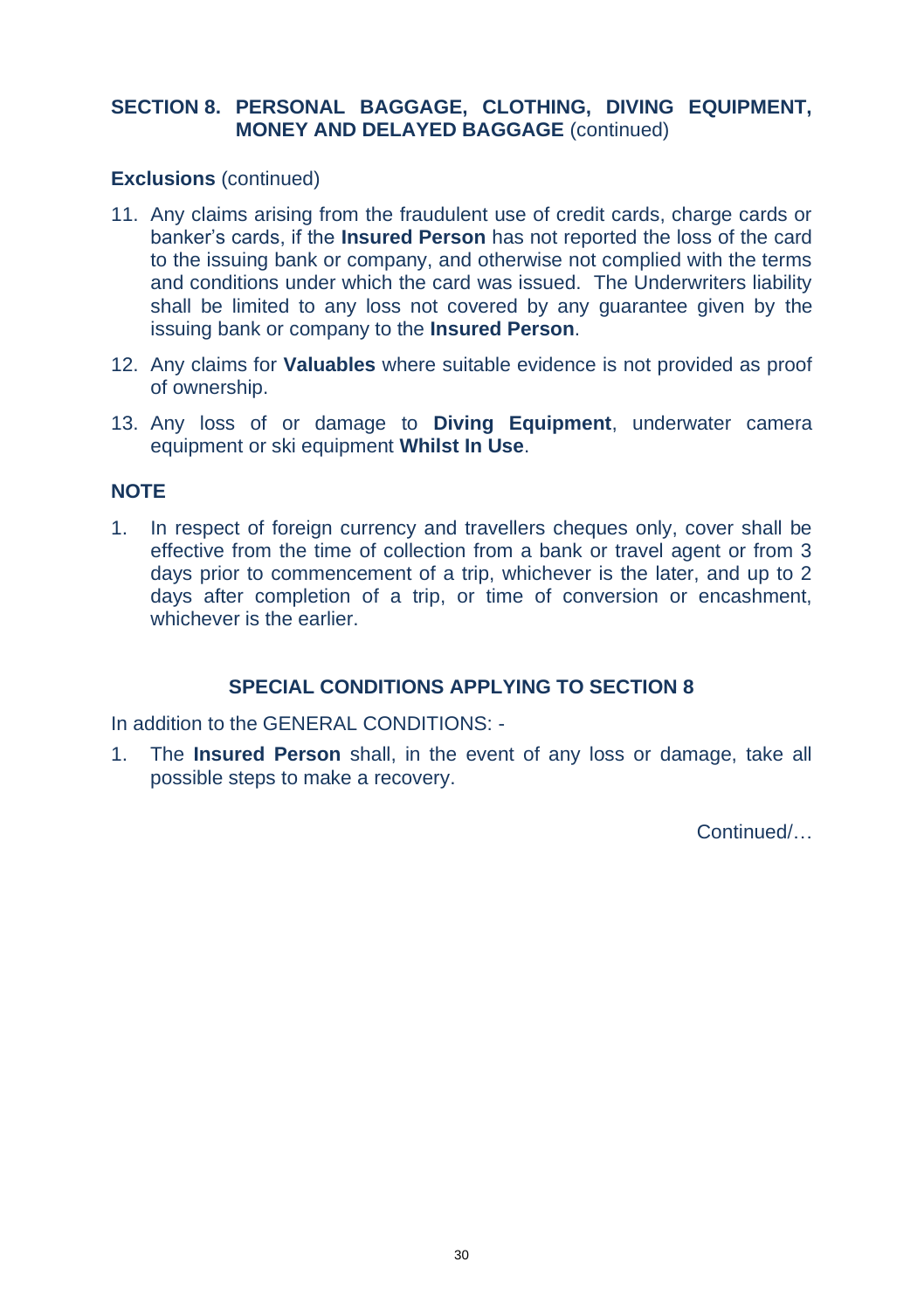## **SECTION 8. PERSONAL BAGGAGE, CLOTHING, DIVING EQUIPMENT, MONEY AND DELAYED BAGGAGE** (continued)

#### **Special Conditions** (continued)

## 2. **For articles less than 2 years old, where evidence of original purchase can be provided**

If the **Insured Person** purchases a comparable replacement for a lost or damaged article, the Underwriters shall pay for the replacement cost.

#### **For articles more than 2 years old OR where evidence of original purchase cannot be provided**

If the article has been damaged and can be repaired, then payment shall be based upon the repair cost.

If the article is lost or damaged beyond repair, payment shall be based upon prices at the date of loss, less a deduction for wear, tear and depreciation. This is 10% per annum up to a maximum of 30% deduction for items over 3 years old.

Alternatively, the Underwriters reserve the right to replace, reinstate or repair the article.

#### **For toiletries, cosmetics and perishable items**

The Underwriters will pay the purchase cost less 50%.

## **For prescription medication**

The Underwriters will only pay the original prescription cost or similar cost of such medication in the country to which the **Insured Person** has travelled. The Underwriters will not be liable for any associated costs with regard to transportation of medication or the like.

## **DELAYED BAGGAGE EXTENSION**

This Delayed Baggage Extension will remain in force if this Section is otherwise not covered.

1. If accompanied personal baggage, clothing, or effects are temporarily lost for more than 12 hours by the carrier during the Operative Time, the Underwriters will pay up to the **Sum Insured** each **Insured Person** for the purchase of immediate necessities, but such payment will be deducted from the final claim under this Section if the loss becomes permanent.

Receipts for such purchases must be provided.

2. If accompanied **Diving Equipment** is temporarily lost for more than 12 hours by the carrier, the Underwriters will pay up to GBP40 per day up to the **Sum Insured** in all for the hire of comparable **Diving Equipment**.

## **ADDITIONAL EXCLUSION APPLICABLE TO THIS EXTENSION**

1. The Underwriters shall not be liable to pay for any claims occurring during return travel to the **United Kingdom**.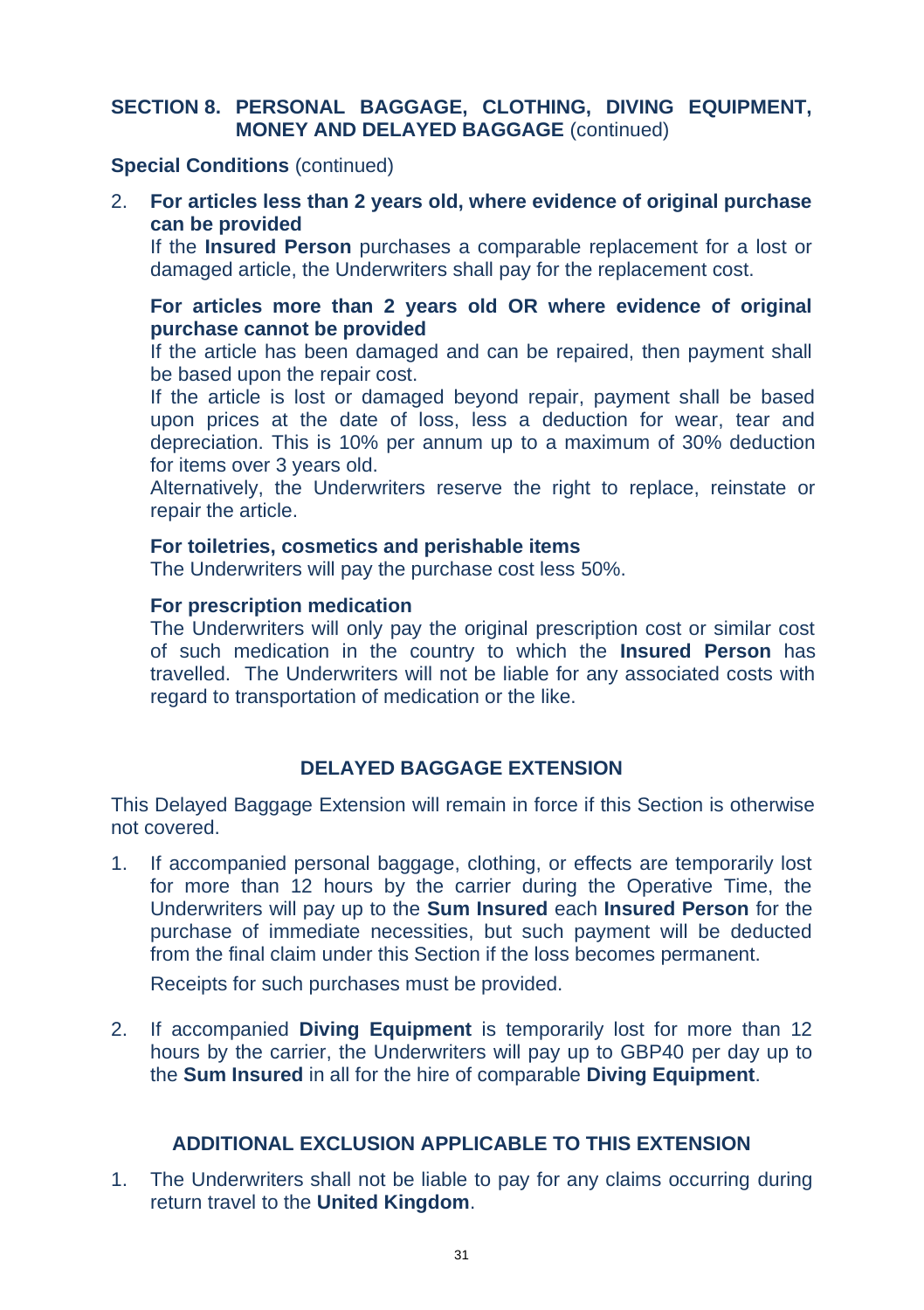## **SECTION 9. CAR HIRE EXCESS WAIVER**

The Underwriters will pay up to the **Sum Insured** each **Insured Person** for any monetary loss or deductible that they are legally liable to pay in respect of loss of or damage to a rental car hired by them during the Operative Time.

## **EXCLUSIONS**

In addition to the GENERAL EXCLUSIONS the Underwriters shall not be liable to pay for: -

1. Any claims arising out of loss of or damage due to violation of the terms of the rental agreement.

2. Any claims due to wear and tear, gradual deterioration, damage from insects or vermin, inherent fault, latent defect or damage.

## **SPECIAL CONDITIONS APPLICABLE TO SECTION 9**

In addition to the GENERAL CONDITIONS: -

- 1. The rental car must be rented from a licensed rental agency.
- 2. As part of the rental agreement, the **Insured Person** must agree to accept all comprehensive motor insurance or waivers offered by the licensed rental agency, whether discretionary or mandatory, against loss of or damage to the rental car during the rental period.
- 3. The **Insured Person** must comply with all the requirements of the licensed rental agency under the rental agreement and of the car insurer.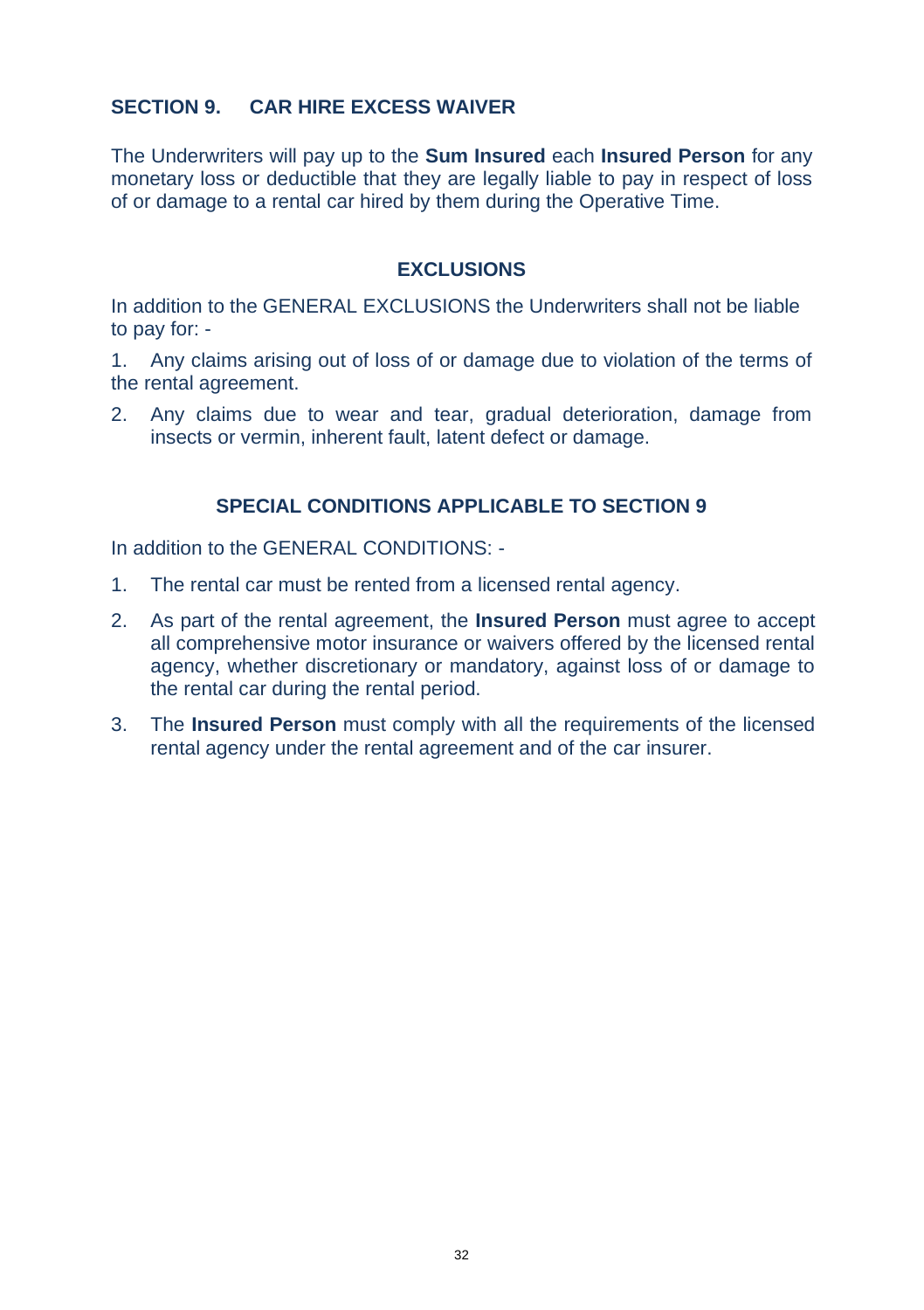## **SECTION 10. INABILITY TO SCUBA DIVE BENEFIT**

The Underwriters will pay GBP20 for each completed 24-hour period up to the **Sum Insured**, should the **Insured Person** suffer **Bodily Injury** or illness during the Operative Time, which prevents them from SCUBA diving during the Operative Time.

#### **EXCLUSIONS**

In addition to the GENERAL EXCLUSIONS the Underwriters shall not be liable to pay for: -

- 1. Any claims where the **Insured Person** is involved in (except as a spectator):
	- a) Mountaineering or rock climbing normally involving the use of ropes and/or guide ropes, or potholing, or cave diving, or
	- b) Motor sports or any other sports tours, or
	- c) Aeronautics or aviation, other than as a passenger.
- 2. Any expenses arising from pregnancy, childbirth or any medical complications resulting therefrom if the expected delivery date is during the trip or within 8 weeks of the end of the trip.
- 3. Any claims consequent upon a sexually transmitted disease or any expenses incurred either directly or indirectly in the treatment, diagnosis or counselling of Acquired Immune Deficiency Syndrome (A.I.D.S.), A.I.D.S. Related Complex (A.R.C.) or Human Immunodeficiency Virus (H.I.V.) howsoever these have been acquired or may be named.
- 4. Any claims arising from the **Insured Person**'s failure to comply with the current safety recommendations of the **Insured Person**'s diving association.
- 5. Any claims where the period of inability to Scuba dive is less than 48 hours.
- 6. Any claims where the **Insured Person** fails to supply a doctor's certificate stating the exact nature of the **Bodily Injury** or illness and that the **Insured Person** is unfit to Scuba dive.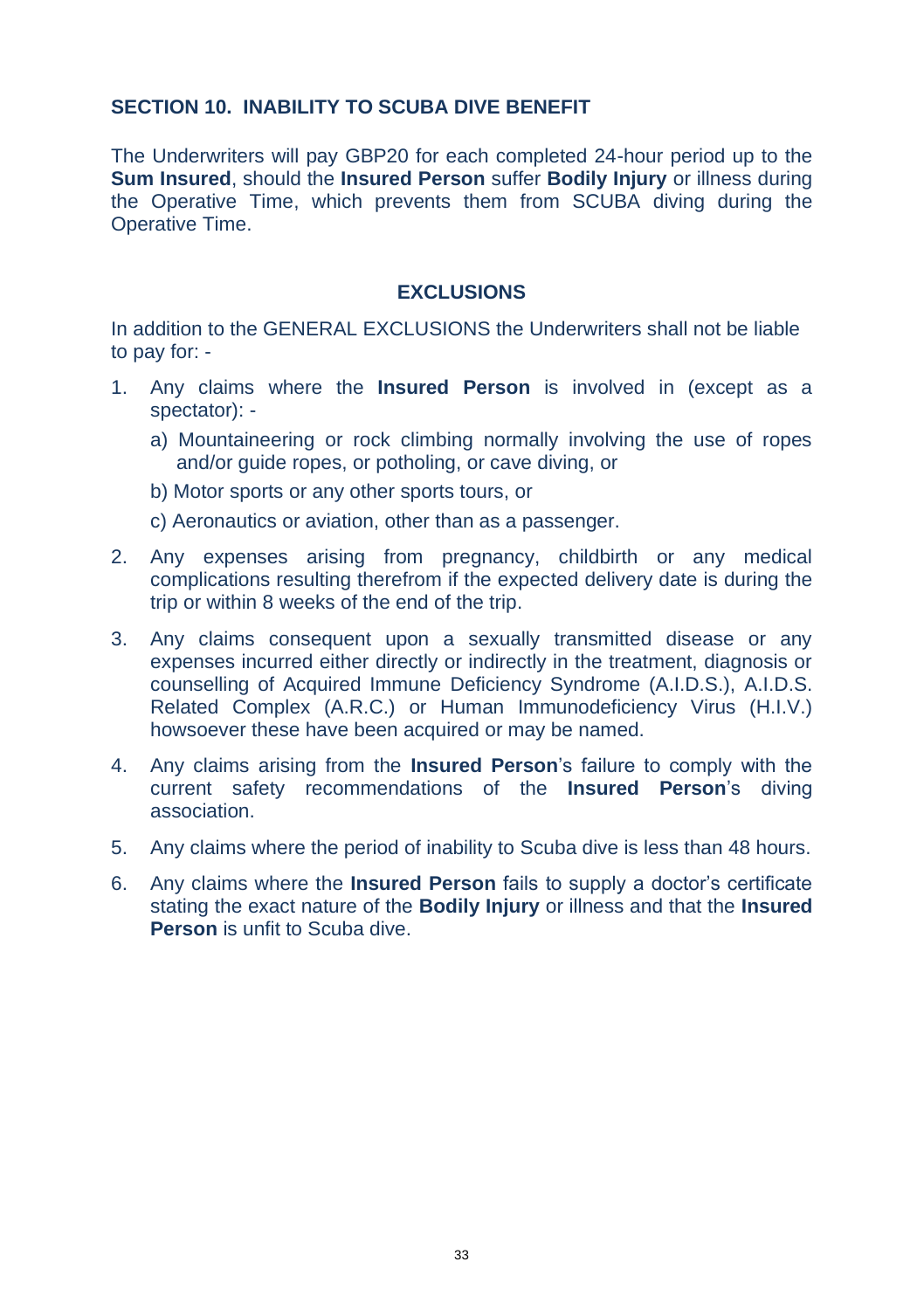## **WINTER SPORTS EXTENSION**

The following Sections shall only apply if the Winter Sports Extension is selected and the appropriate premium has been paid.

## **SECTION 11. SKI PASSES, EQUIPMENT and/or CLOTHING HIRE AND TUITION FEES**

The Underwriters will pay up to the **Sum Insured** each **Insured Person** for any irrecoverable payments in respect of:

- 1. The unused proportion of any ski pass lost during the Operative Time,
- 2. The unused proportion of any ski pass, equipment and/or clothing hire and tuition fees if: -
	- (a) The **Insured Person** suffers illness or **Bodily Injury** during the Operative Time that is certified by a local **Medical Practitioner**,

or

(b) The trip is cancelled or **Curtailed** for any of the reasons detailed in Section 2.

## **EXCLUSIONS**

1. As stated in the GENERAL EXCLUSIONS.

## **SECTION 12. PISTE CLOSURE**

In the event that all skiing facilities at a pre-booked resort outside the **United Kingdom** are closed due to lack of snow during the Operative Time, the Underwriters will pay up to the **Sum Insured** each **Insured Person** in accordance with the following: -

- 1. Up to GBP10 per day for additional travel expenses incurred in reaching an alternative skiing site, or
- 2. GBP20 per day when an alternative skiing site is not available.

#### **EXCLUSIONS**

In addition to the GENERAL EXCLUSIONS the Underwriters shall not be liable to pay for: -

- 1. Any claims arising within **Europe** in respect of trips commencing or ending during the period  $1<sup>st</sup>$  May to  $30<sup>th</sup>$  November inclusive.
- 2. Any claims for travel expenses where the Tour Operator has made alternative travel arrangements.